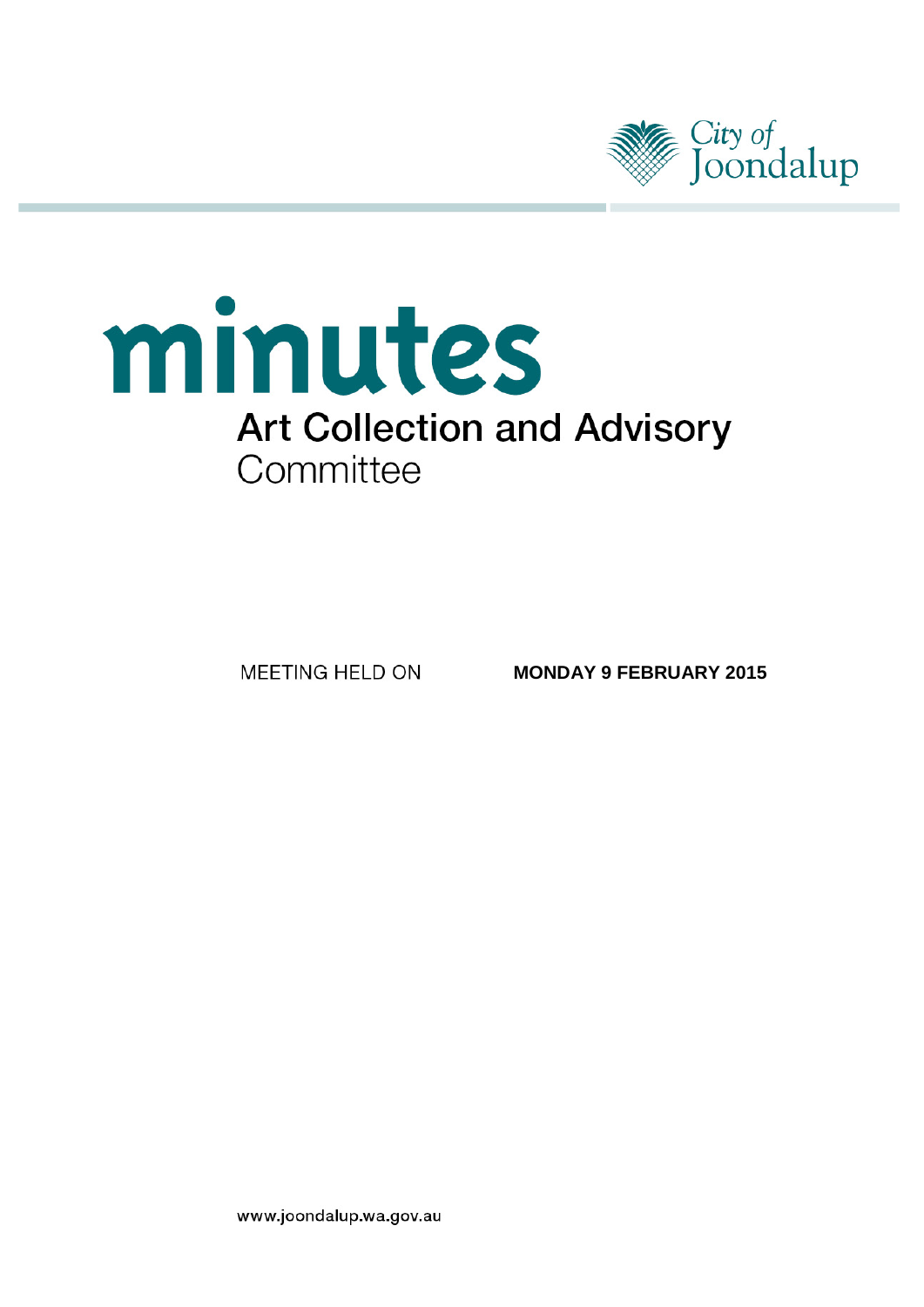# **TABLE OF CONTENTS**

| Item No.       | <b>Title</b>                                                                                                                                                              | Page No.       |
|----------------|---------------------------------------------------------------------------------------------------------------------------------------------------------------------------|----------------|
|                | <b>Declaration of Opening</b>                                                                                                                                             | 3              |
|                | <b>Declarations of Interest</b>                                                                                                                                           | 3              |
|                | <b>Public Question Time</b>                                                                                                                                               | 4              |
|                | <b>Public Statement Time</b>                                                                                                                                              | 4              |
|                | Apologies/Leave of absence                                                                                                                                                | 4              |
|                | <b>Confirmation of Minutes</b>                                                                                                                                            | 5              |
|                | Announcements by the Presiding Member without discussion                                                                                                                  | 5              |
|                | Identification of matters for which the meeting may be closed to<br>the public                                                                                            | $5\phantom{1}$ |
|                | <b>Petitions and deputations</b>                                                                                                                                          | 5              |
|                | <b>Reports</b>                                                                                                                                                            | 6              |
| 1              | Composition of the Community Invitation Art Award Judging Panel -<br>[35613]                                                                                              | 6              |
| $\overline{2}$ | Review of Potential Inside-Out Billboard Locations Within the City of<br>Joondalup City Centre Including Referred Location - Pump House at<br>Central Park West - [35613] | 13             |
| 3              | Adoption of Meeting Dates 2015 – Art Collection and Advisory<br>Committee - [35613]                                                                                       | 22             |
|                | <b>Urgent Business</b>                                                                                                                                                    | 26             |
|                | Motions of which previous notice has been given                                                                                                                           | 26             |
|                | <b>Requests for Reports for future consideration</b>                                                                                                                      | 26             |
|                | <b>Closure</b>                                                                                                                                                            | 26             |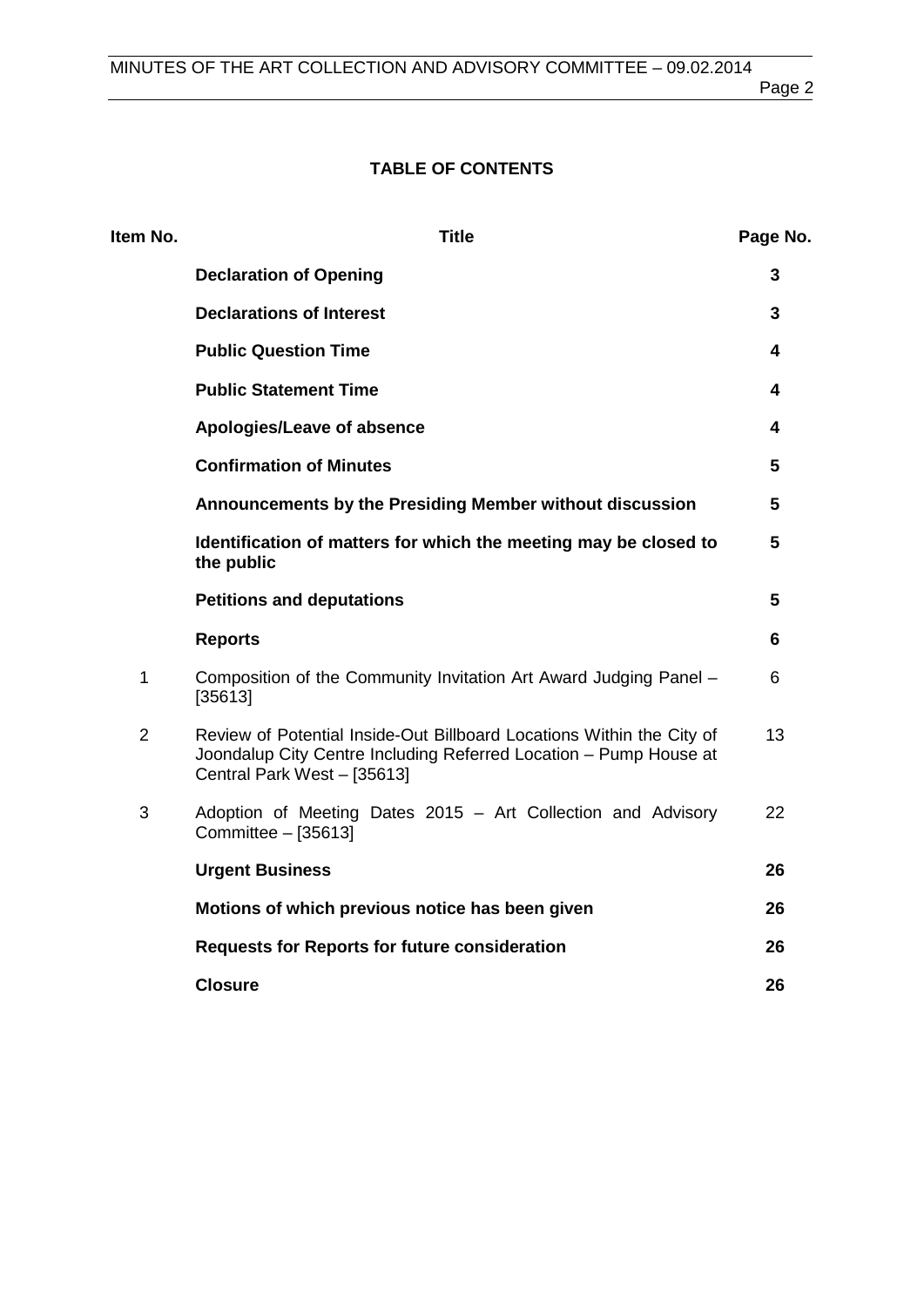# **CITY OF JOONDALUP**

# **MINUTES OF THE ART COLLECTION AND ADVISORY COMMITTEE MEETING HELD IN CONFERENCE ROOM 1, JOONDALUP CIVIC CENTRE, BOAS AVENUE, JOONDALUP ON MONDAY 9 FEBRUARY 2015.**

# **ATTENDANCE**

# **Committee Members**

| Cr Liam Gobbert           | <b>Presiding Member</b>            |               |
|---------------------------|------------------------------------|---------------|
| <b>Mayor Troy Pickard</b> |                                    | from 6.07pm   |
| Cr John Chester           |                                    |               |
| Cr Russ Fishwick, JP      |                                    |               |
| Cr Kerry Hollywood        | <b>Deputy Presiding Member</b>     |               |
| Cr Sam Thomas             |                                    |               |
| Mr Mike Tidy              | <b>Director Corporate Services</b> | from $6.10pm$ |
|                           |                                    |               |

# **Officers**

| Mr Mike Smith               | Manager Leisure and Cultural Services | from $6.12 \text{pm}$ |
|-----------------------------|---------------------------------------|-----------------------|
| Mr Thomas De Mallet Burgess | <b>Coordinator Cultural Services</b>  |                       |
| Ms Gemma Ben-Ary            | Curator                               |                       |
| Mr John Byrne               | Governance Coordinator                |                       |
| Mrs Dawn Anderson           | Governance Officer                    |                       |

There were no members of the public and no members of the press in attendance.

# <span id="page-2-0"></span>**DECLARATION OF OPENING**

The Presiding Member declared the meeting open at 6.04pm.

# <span id="page-2-1"></span>**DECLARATIONS OF INTEREST**

# **Disclosures of Financial / Proximity Interest**

Nil.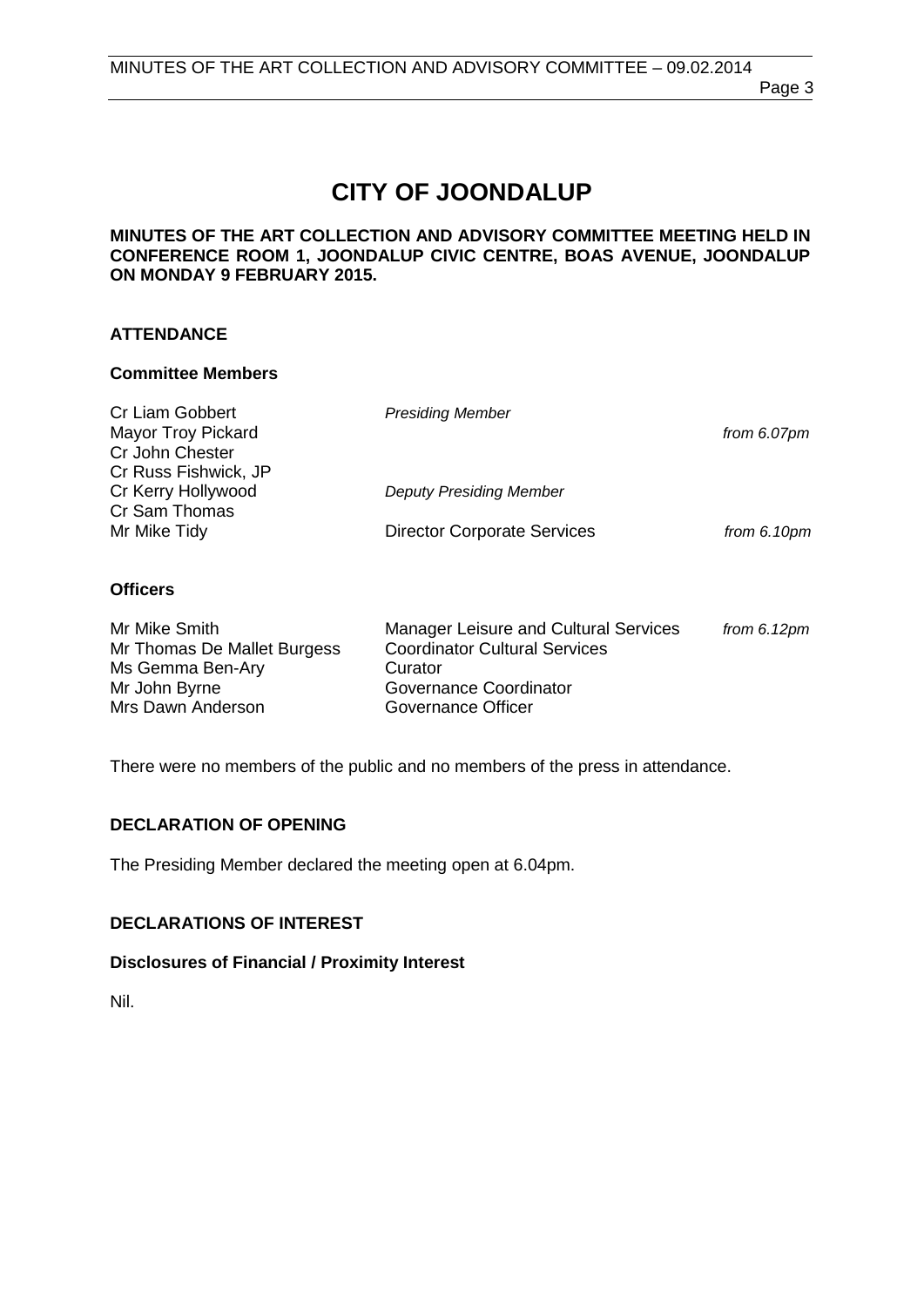# **Disclosures of interest affecting impartiality**

Elected Members (in accordance with Regulation 11 of the *Local Government [Rules of Conduct] Regulations 2007)* and employees (in accordance with the Code of Conduct) are required to declare any interest that may affect their impartiality in considering a matter. This declaration does not restrict any right to participate in or be present during the decision-making process. The Elected Member/employee is also encouraged to disclose the nature of the interest.

| <b>Name/Position</b>      | Mr Mike Tidy, Director Corporate Services.                 |
|---------------------------|------------------------------------------------------------|
| <b>Item No./Subject</b>   | Item 1 - Composition of the Community Invitation Art Award |
|                           | Judging Panel.                                             |
| <b>Nature of interest</b> | Interest that may affect impartiality.                     |
| <b>Extent of Interest</b> | Mr Tidy approved the report.                               |

| <b>Name/Position</b>      | Mr Mike Tidy, Director Corporate Services.                         |  |
|---------------------------|--------------------------------------------------------------------|--|
| <b>Item No./Subject</b>   | Item 2 - Review of Potential Inside-Out Billboard Locations within |  |
|                           | the City of Joondalup City Centre Including Referred Location $-$  |  |
|                           | Pump House at Central Park West.                                   |  |
| <b>Nature of interest</b> | Interest that may affect impartiality.                             |  |
| <b>Extent of Interest</b> | Mr Tidy approved the Report.                                       |  |

# <span id="page-3-0"></span>**PUBLIC QUESTION TIME**

Nil.

# <span id="page-3-1"></span>**PUBLIC STATEMENT TIME**

Nil.

# <span id="page-3-2"></span>**APOLOGIES/LEAVE OF ABSENCE**

# **Apology:**

Cr Christine Hamilton-Prime.

#### **Leave of Absence Previously Approved:**

Cr Mike Norman 1 – 10 February 2015 inclusive; 21 – 28 March 2015 inclusive.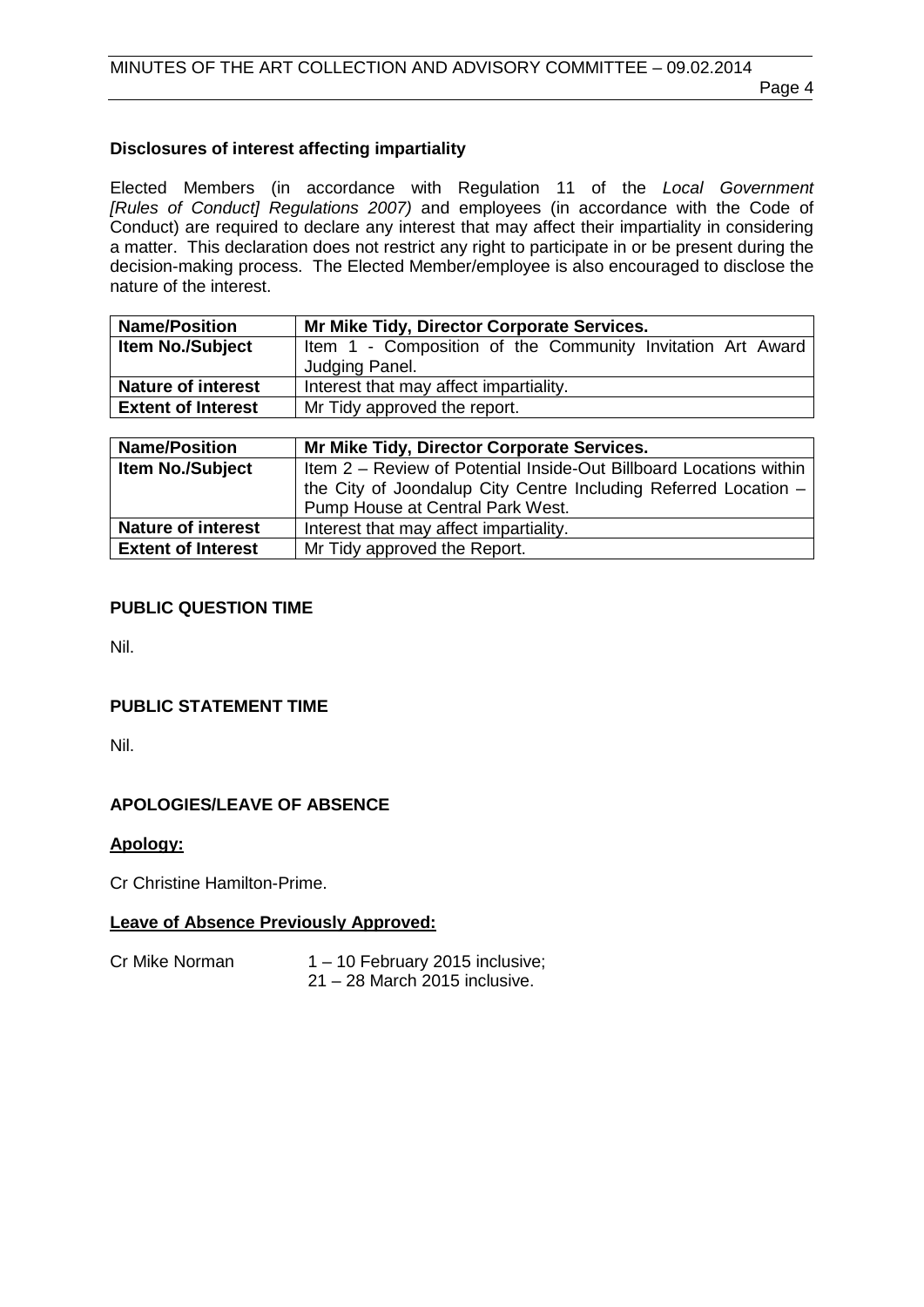# <span id="page-4-0"></span>**CONFIRMATION OF MINUTES**

MINUTES OF THE ART COLLECTION AND ADVISORY COMMITTEE HELD 16 OCTOBER 2014

**MOVED Cr Fishwick, SECONDED Cr Hollywood that the minutes of the meeting of the Art Collection and Advisory Committee held on 18 October 2014 be confirmed as a true and correct record.**

# **The Motion was Put and CARRIED (5/0)**

**In favour of the Motion:** Crs Gobbert, Chester, Fishwick, Hollywood and Thomas.

# <span id="page-4-1"></span>**ANNOUNCEMENTS BY THE PRESIDING MEMBER WITHOUT DISCUSSION**

Nil.

# <span id="page-4-2"></span>**IDENTIFICATION OF MATTERS FOR WHICH THE MEETING MAY BE CLOSED TO THE PUBLIC**

Nil.

# <span id="page-4-3"></span>**PETITIONS AND DEPUTATIONS**

Nil.

*Mayor Pickard entered the room at 6.07pm.*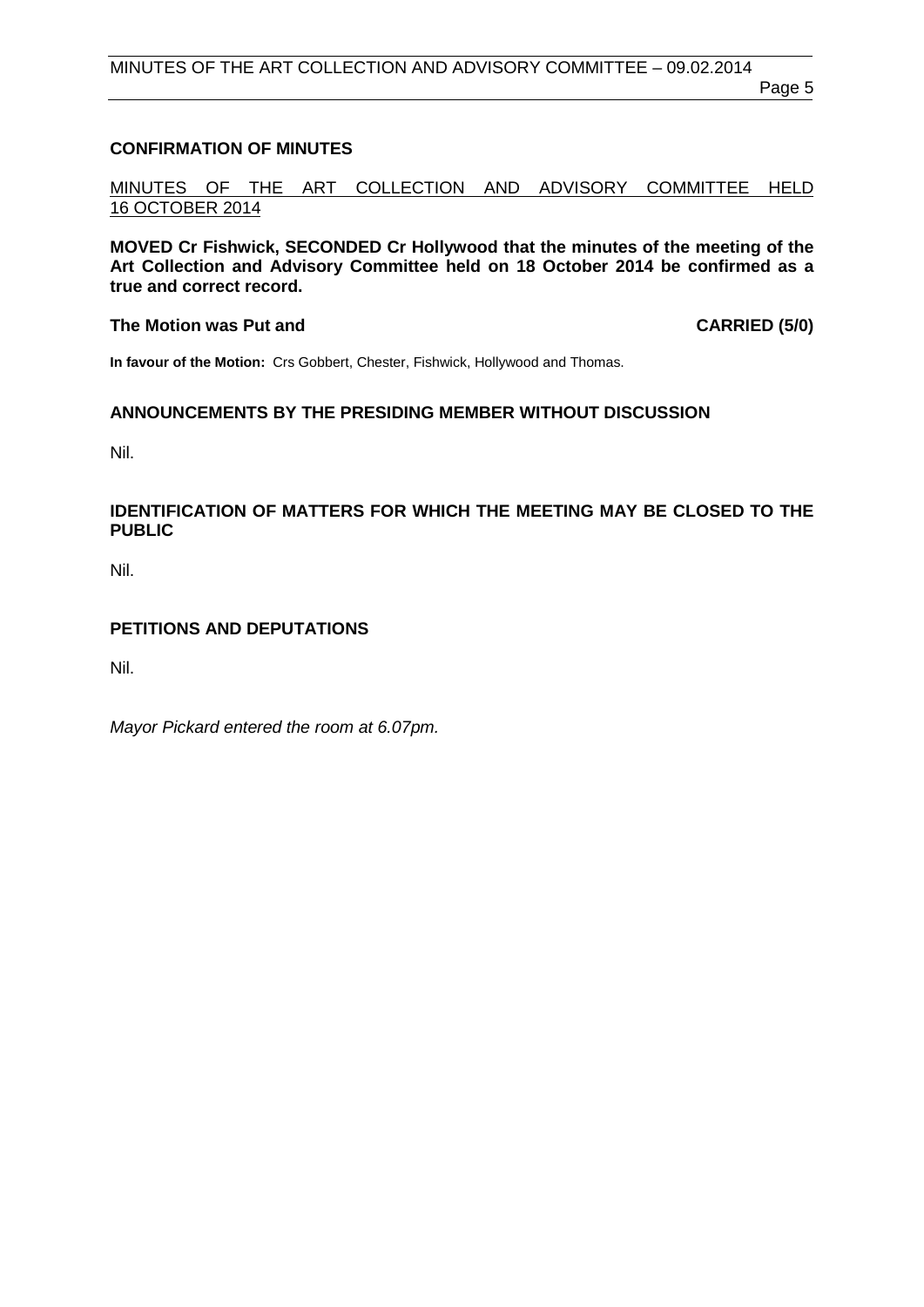*The Director Corporate Services entered the room at 6.10pm. The Manager Leisure and Cultural Services entered the room at 6.12pm.*

#### <span id="page-5-0"></span>**REPORTS**

| <b>Name/Position</b>      | Mr Mike Tidy, Director Corporate Services.                 |  |
|---------------------------|------------------------------------------------------------|--|
| <b>Item No./Subject</b>   | Item 1 - Composition of the Community Invitation Art Award |  |
|                           | Judging Panel.                                             |  |
| <b>Nature of interest</b> | Interest that may affect impartiality.                     |  |
| <b>Extent of Interest</b> | Mr Tidy approved the report.                               |  |

# <span id="page-5-1"></span>**ITEM 1 COMPOSITION OF THE COMMUNITY INVITATION ART AWARD JUDGING PANEL**

| <b>WARD</b>                           | All                                                                                                                                                                                              |
|---------------------------------------|--------------------------------------------------------------------------------------------------------------------------------------------------------------------------------------------------|
| <b>RESPONSIBLE</b><br><b>DIRECTOR</b> | Mr Mike Tidy<br><b>Corporate Services</b>                                                                                                                                                        |
| <b>FILE NUMBER</b>                    | 35613                                                                                                                                                                                            |
| <b>ATTACHMENT</b>                     | Nil.                                                                                                                                                                                             |
| <b>AUTHORITY / DISCRETION</b>         | Executive - The substantial direction setting and oversight<br>role of Council, such as adopting plans and reports,<br>accepting tenders, directing operations, setting and<br>amending budgets. |

#### **PURPOSE**

For Council to consider amending the composition of the Community Invitation Art Award (CIAA) judging panel.

#### **EXECUTIVE SUMMARY**

The CIAA is an annual art award that recognises the practice of prominent Western Australian professional contemporary artists.

With an acquisitive prize of \$7,000, the overall winning art work becomes part of the City of Joondalup Art Collection. There is also currently a Popular Choice Award of \$2,000 for the artwork that receives most votes by members of the community voting for their favourite artwork.

The CIAA format involves a callout for expressions of interest (EOI) from Western Australian artists. A panel of three independent arts industry professionals assesses the EOI's received and creates a shortlist of up to 15 artists who are each invited to create a series of three artworks for exhibition.

Once the artworks are exhibited, an independent judging panel of three arts industry professionals assesses the artworks and makes the awards.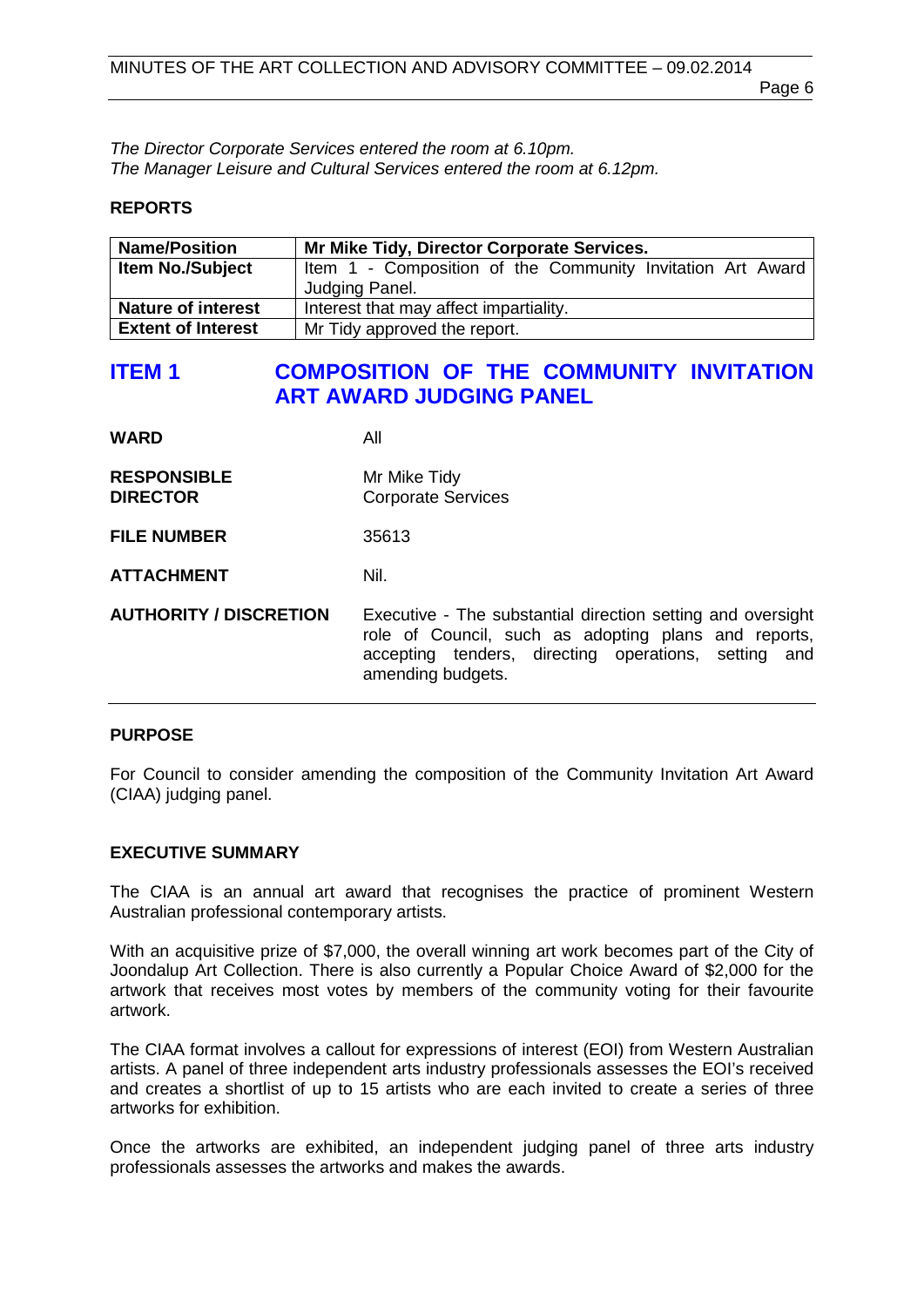This report responds to the Art Collection and Advisory Committee's (ACAC) request to consider adding a member of the public to the CIAA judging panel. It is recommended not to add a member of the public to the CIAA judging panel on account of the high degree of expertise required for this role.

# **BACKGROUND**

The CIAA (formerly the Invitation Art Award) is an acquisitive art award and exhibition that entered its 17th year in 2014. The CIAA was established by Council at its meeting held on 20 November 2012 (CJ249-11/12 refers), following a review of the former Invitation Art Award (IAA).

This review covered a number of aspects of the former IAA, including a review of the selection and judging panels. At its meeting held on 19 February 2013 (CJ020-02/13 refers), Council resolved that no representation of the City or the elected Council should serve on either the selection and/or the judging panels. This position was established by the ACAC agreeing that the selection of the exhibition artists and judging of the artworks needed to be external to the City with a high degree of expertise from the visual arts industry.

The award recognises the practice of prominent professional Western Australian artists and provides the Joondalup community with an opportunity to engage with contemporary visual art at a professional level.

It offers an acquisitive cash prize of \$7,000 (previously \$15,000 as the IAA) and a total prize pool of \$15,000. There is currently a Popular Choice Award of \$2,000 for the artwork that receives most votes by members of the community voting for their favourite artwork.

The CIAA format involves a callout for EOI and a panel of three independent arts industry professionals who assess the EOI's received and create a shortlist of up to 15 artists. These artists are invited to create a series of three artworks for exhibition. Once the artworks are exhibited, an independent judging panel of three arts industry professionals assess the artworks and make the awards.

At its meeting held on 14 October 2014, the ACAC requested a report considering adding a member of the public to the CIAA judging panel.

# **DETAILS**

#### The City of Joondalup Art Collection

The City's Art Collection currently houses 232 artworks, with a focus on Western Australian contemporary art. The collection is comprised of a range of media including painting, sculpture, drawing, ceramic, print, photography, digital media and textile.

The judges engaged for the CIAA are qualified to assess and select work that represents the best standards of contemporary art in Western Australia while also considering the requirements of the City of Joondalup Art Collection.

There are selection criteria for acquiring art into the collection to guide the way that acquisitions are made and ensure that the integrity of the collection is maintained in terms of financial and cultural value.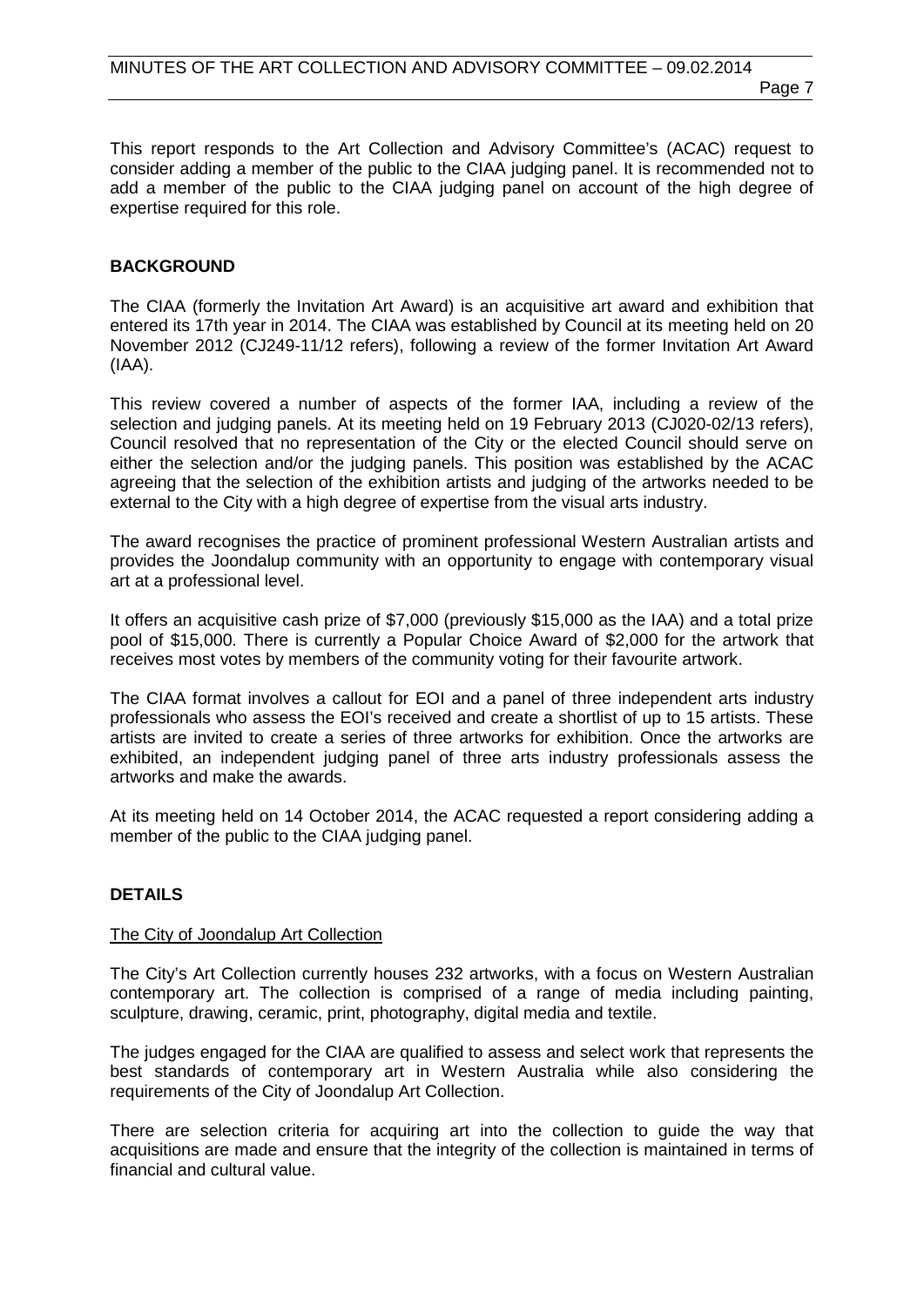Each of the recommended artworks must meet the following selection criteria:

- Is a quality example that will be a significant addition to the art collection.
- Enhances the current scope of the City of Joondalup Art Collection.
- Is an unconditional donation, purchase or lease which has valid and clearly verifiable legal title.
- Has the capacity to be displayed in a Council building or other appropriate space without hindrance to public access or safety.
- Has the necessary resources allocated to resolve all foreseeable issues related to conservation, presentation and storage, as part of the acquisition.
- Is quality artwork by a contemporary Western Australian artist.
- Represents a significant period, occasion or initiatives in the evolution of the City.
- Represents the artistic practice of a Western Australian artist (or artist residing in Western Australia) who has received acclaim for their work locally, nationally or internationally.
- Strengthens and adds to an existing series of works.
- Builds on identifiable themes within the whole Collection.

# National Association of Visual Arts Code of Practice

The City of Joondalup follows the National Association of Visual Arts (NAVA) Code of Practice for the Professional Australian Visual Arts, Craft and Design (the Code) when engaging selection panel and judging panel members for both of the City's two major art awards, the Community Art Exhibition (CAE) and the Community Invitation Art Award.

NAVA, as the Australian national peak body for the visual and media arts, craft and design sector, provides a set of practical and ethical guidelines and sets and monitors adherence to best practice standards.

The CIAA selection panel members and judges are carefully considered and invited based on their professional experience, knowledge of contemporary art on a local, national and international level and their knowledge of the Western Australian arts industry, artists and of major Western Australian public art collections including the City of Joondalup Collection.

A role on the CIAA judging panel has a direct impact on the Art Collection with regard to the winning artwork that needs to be selected carefully with consideration to its place in the City's Art Collection.

Qualified art industry professionals have a comprehensive understanding of art materials, genres and methodologies. They are able to recognise work that is archival and suitable for collecting, and they can also recognise art that will have value and meaning in the long term. It can take years of study to recognise and appreciate the physical qualities of an artwork that are not immediately apparent to a person without such education.

Art awards are competitive and a strong judging panel ensures that the organiser and the exhibition personnel are protected against criticism or negative opinions of entrants and audience members. Reputable judging panels are recognised within the industry as an important way to maintain transparency and promote a best practice model at all times.

In rare circumstances, organisers and judges may reject or censor artworks that violate laws in relation to obscenity, libel, defamation, sedition, breach of Indigenous or other cultural protocols, invasion of privacy, or breach of copyright. In such cases, the judges are called upon to exercise judgement. Their own professional standing and reputation must be used in these cases and a person without a technical background is not necessarily equipped with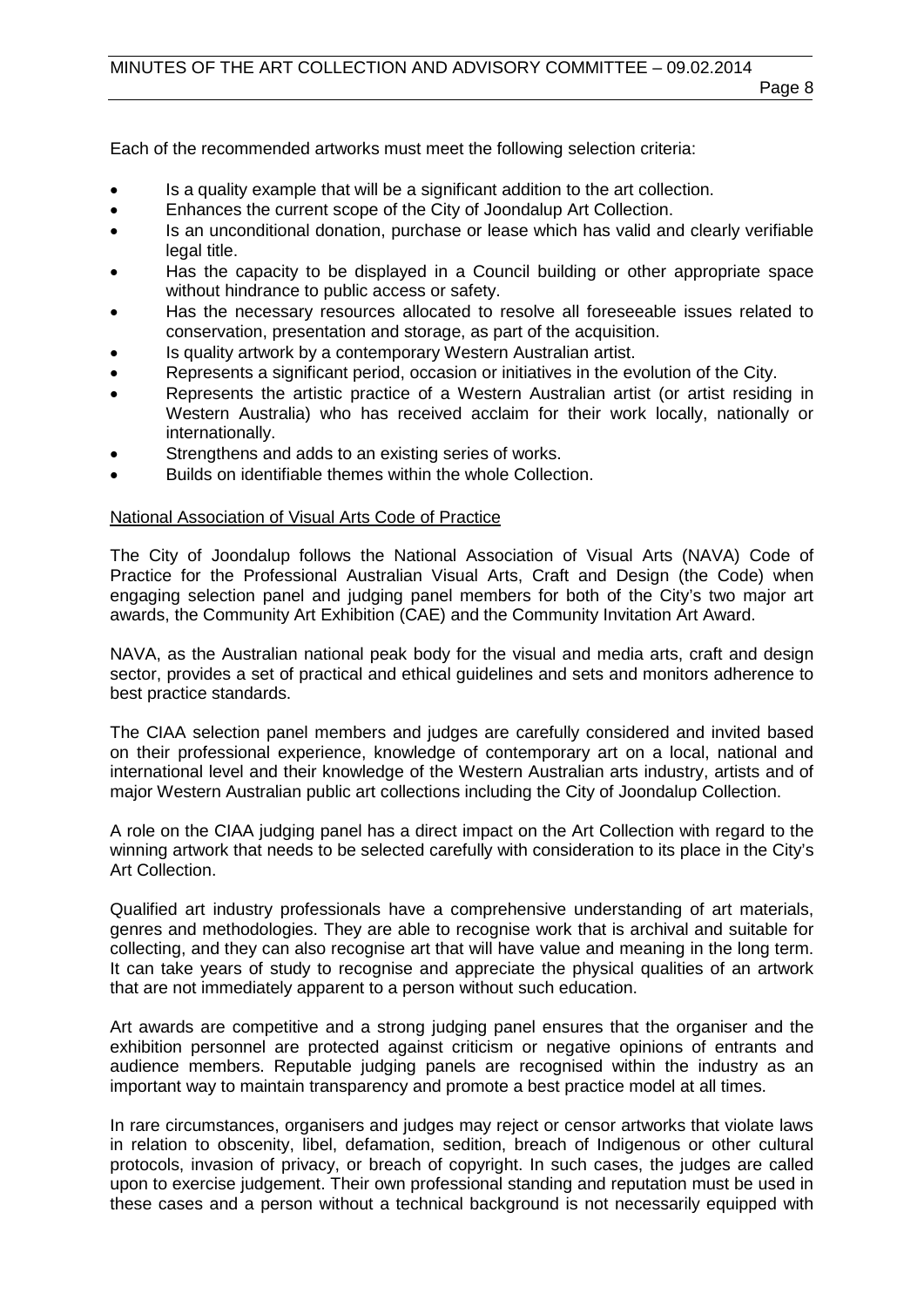the knowledge, social standing, and experience to handle such situations. Judges accept the job understanding that their professional reputation may be under scrutiny or criticism and with confidence that they have adequate understanding of cultural matters.

Within the arts industry, inviting an unqualified person to contribute to decisions relating to the awarding of artists and acquiring artwork is not adhering to the best industry practice and standards which could have consequences for the reputation of the CIAA and the City of Joondalup within the Western Australian and national arts industry.

#### Professional reputation of the CIAA

The CIAA has an excellent reputation as a major Western Australian art award, therefore, it is important to consider the consequences and impact changes to the format of the prize and the judging panel will have.

Professional artists will usually only enter competitions where best practice is followed, and where they trust that their work will be viewed and assessed by professionals.

Introducing unqualified members to the panels may undermine the value of the award and could have a negative impact on the quality and quantity of entrants.

The NAVA Code of Practice states: "The quality of the judge or judges says a lot about the event and can attract participation by artists and craft practitioners who wish to bring their work to the attention of gallery directors, curators, arts writers and reviewers."

#### Other contributions by the judging panel

Selection and judging panel members are often very generous with their time, and their contribution is something of great value to the City.

The judges will often provide the City's arts officers with additional text and comments that can be used on didactic panels, catalogue essays, and marketing material. They will present a speech at the opening event, or give other useful advice, and add weight to other projects and ideas outside of the award.

The presence of arts industry professionals in the Joondalup community ensures that there are opportunities for networking with the greater Perth arts industry and the local Joondalup arts community.

The continuous annual visits by professionals from other institutions also keeps the City involved and active in the wider Perth arts and culture community, and helps the City to maintain a good reputation.

#### Popular Choice Award

The CIAA currently awards a Popular Choice Award category with a prize total of \$2,000. During the course of the exhibition, members of the community vote for their favourite artwork and the artist who receives the most votes wins the category and is awarded the prize money.

The intent of this award was to allow the public to determine which in their opinion was the most popular of the artwork displays as part of the CIAA.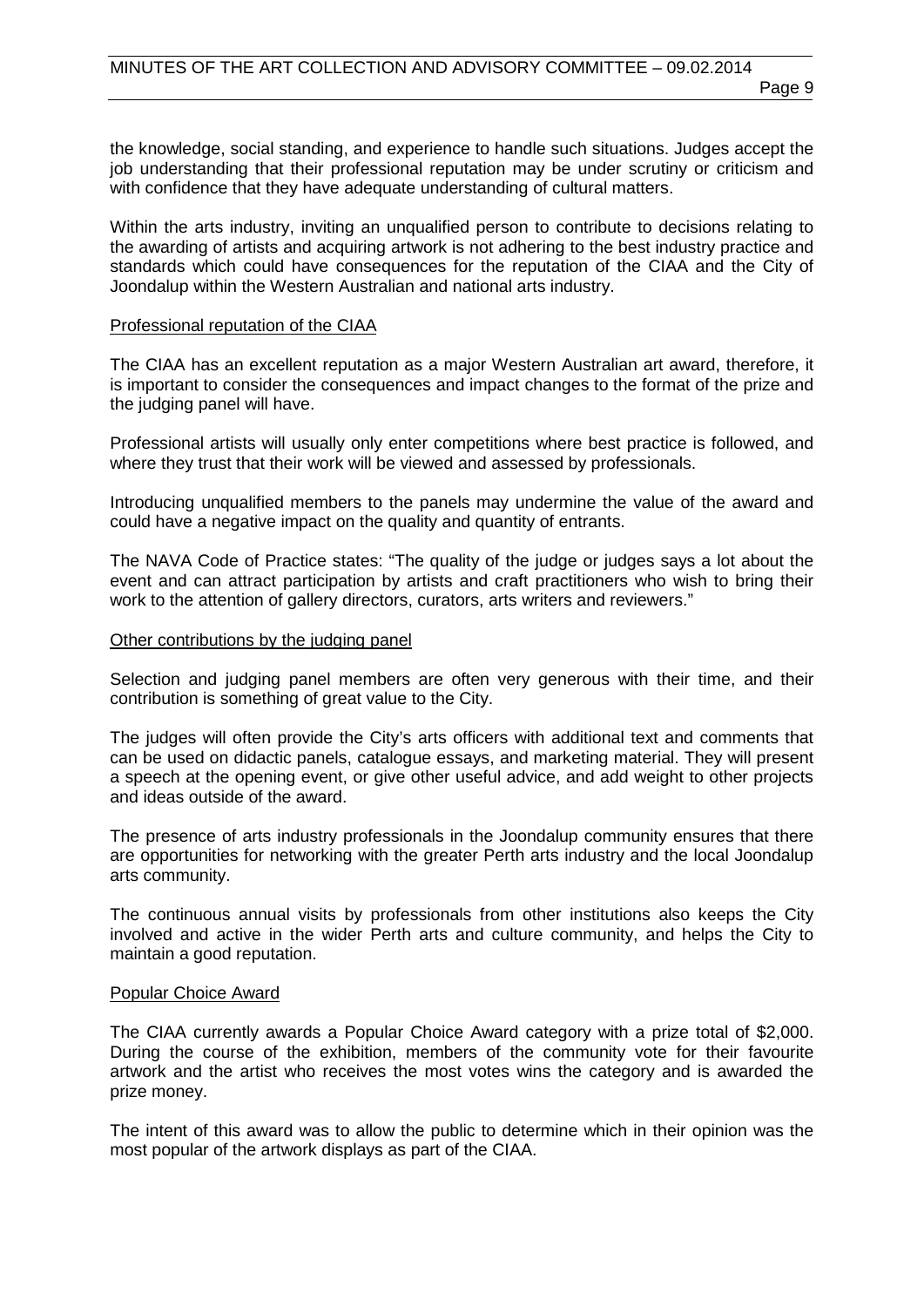# Art award pre-selection and judging formats in Western Australia

The standard format for the pre-selection process in other comparable Western Australian art awards is that of a selection panel with either external arts industry professionals (who review all entries and shortlist the number to be considered for the exhibition and judging) or a panel comprised of a curator supported by knowledgeable staff. The standard format for the judging process in other comparable Western Australian art awards is that of a judging panel of external arts industry professionals (who award the prizes).

| Award                           | Acquisitive | Overall<br>prize | Selection panel                                                         | Judging panel                                                           |
|---------------------------------|-------------|------------------|-------------------------------------------------------------------------|-------------------------------------------------------------------------|
| <b>Bankwest Art</b><br>Prize    | Yes         | \$30,000         | Curator and 2 arts<br>industry<br>professionals                         | Curator and 2 arts<br>industry<br>professionals                         |
| <b>Fremantle Print</b><br>Award | Yes         | \$15,000         | Staff and curator                                                       | 3 arts industry<br>professionals                                        |
| <b>Black Swan Art</b><br>Prize  | <b>No</b>   | \$50,000         | 5 arts industry<br>professionals                                        | 3 arts industry<br>professionals                                        |
| Mid West Art<br>Prize           | <b>No</b>   | \$20,000         | Staff and curator                                                       | 3 arts industry<br>professionals                                        |
| <b>Albany Art Prize</b>         | Yes         | \$25,000         | 3 arts industry<br>professionals                                        | 3 arts industry<br>professionals                                        |
| Cossack Art<br>Award            | Yes         | \$10,000         | Staff and curator                                                       | 2 arts industry<br>professionals                                        |
| Madorla Art<br>Award            | Yes         | \$25,000         | 2 arts industry<br>professionals and<br>one religious<br>representative | 2 arts industry<br>professionals and<br>one religious<br>representative |
| Minnawarra Art<br>Award         | <b>No</b>   | \$5000           | Staff and curator                                                       | 2 arts industry<br>professionals                                        |
| Sculptures by the<br>Sea        | <b>No</b>   | \$60,000         | 4 arts industry<br>representatives                                      | 4 arts industry<br>representatives                                      |

#### **Issues and options considered**

If the City of Joondalup was to introduce a position for a member of the public on the judging panel for the CIAA, clear criteria would need to be established.

The premise behind inviting a member of the public (the member) to be on a judging panel would also need to be made clear.

Criteria that would need to be addressed include the following:

- Who the member is representing?
- The professional background and experience required for the role.
- What kind of interest in, experience and knowledge of art would the member have?
- What framework would the person use to judge artworks if they are not an arts industry professional?
- Does the member need to be a member of the Joondalup community?
- By whom and how is the member selected?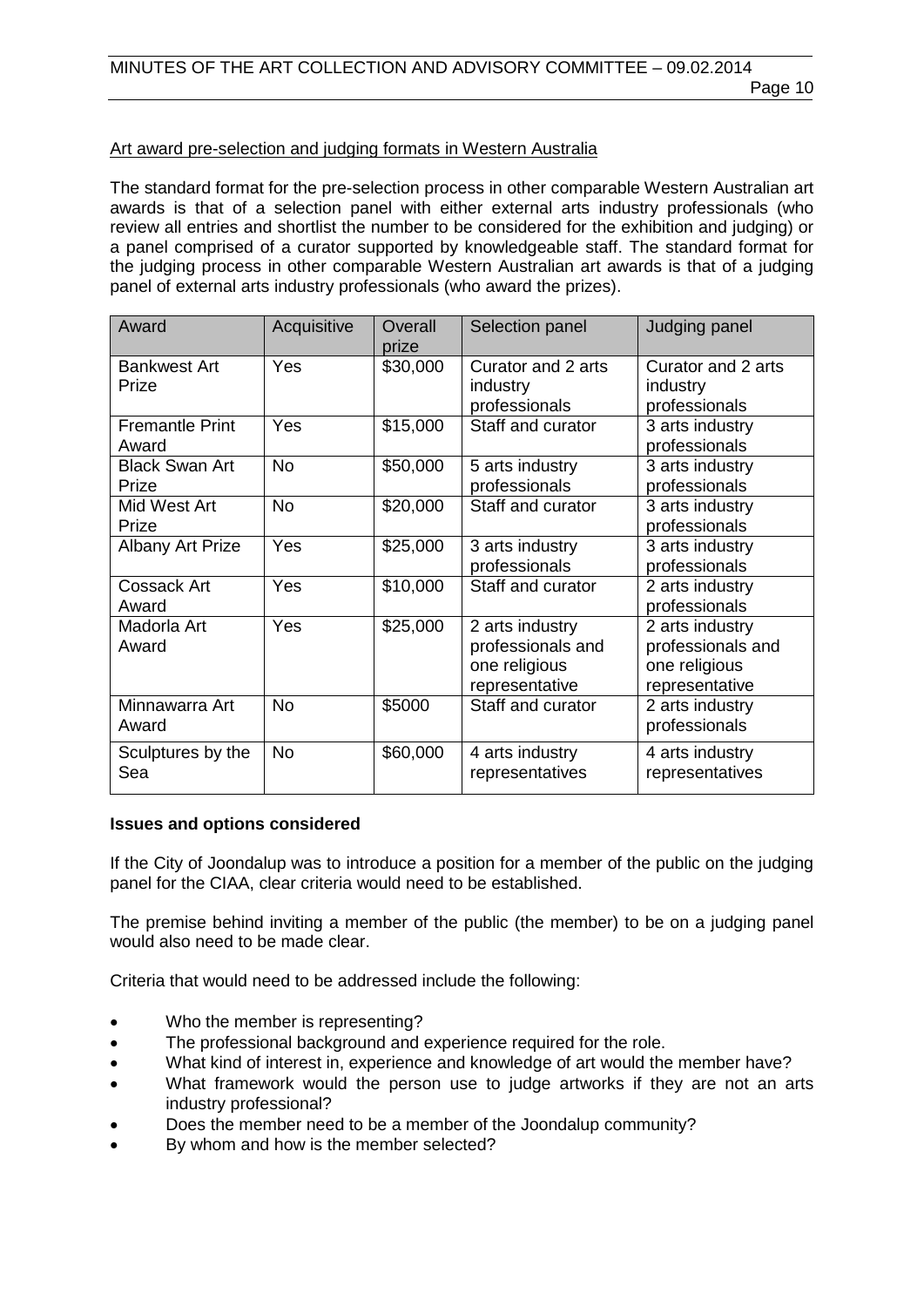The following potential issues may also need to be considered:

- Would the input by an unqualified member assist with the judging process or possibly hinder it through a lack of knowledge of the process?
- Would the member feel qualified to take part in a process driven by the experience and knowledge of Visual Art experts?

# **Legislation / Strategic Community Plan / policy implications**

**Legislation** The ACAC and the Chief Executive Officer have been<br>aranted delegated authority to purchase artworks granted delegated authority to purchase recommended up to an amount of \$15,000 and within budget allocations.

#### **Strategic Community Plan**

| Key theme                   | Community Wellbeing.                                                                             |
|-----------------------------|--------------------------------------------------------------------------------------------------|
| <b>Objective</b>            | Cultural development.                                                                            |
| <b>Strategic initiative</b> | Invest in publicly accessible visual art that will present a<br>culturally enriched environment. |

**Policy** *The City's Art and Memorabilia Collection Policy*.

#### **Risk management considerations**

The risks of adding artwork that is not aligned to the City's current Art Collection are as follows:

- The City's Art Collection is a specialised and curated collection. The integrity of the Collection could be jeopardised by purchasing artworks based on subjective criteria.
- The collection is building in value year on year and now represents a sizeable asset. Thus, the overall value of the Collection is of concern and this will deteriorate if not directed correctly or if 'weak' works enter the collection.

#### **Financial / budget implications**

The 2014-15 Budget has an amount of \$30,000 allocated: \$7,000 for the Overall Winner of the CIAA acquisition award, \$8,000 for the prize winner in the CIAA non-acquisitive prizes and a further \$15,000 for the City to acquire art.

| <b>Account No:</b><br><b>Budget Item:</b>                |    | C1020<br>Community<br><b>Invitation Art Award</b><br>Acquisition | <b>Account No:</b><br><b>Budget Item:</b>                       |    | C10211<br><b>Art Acquisitions</b> |
|----------------------------------------------------------|----|------------------------------------------------------------------|-----------------------------------------------------------------|----|-----------------------------------|
| <b>Budget Amount:</b><br><b>Spent</b><br>Amount<br>Date: | to | \$7,000<br>\$7,000                                               | <b>Budget Amount:</b><br><b>Spent</b><br><b>Amount</b><br>Date: | to | \$15,000<br>\$13,750              |
| <b>Proposed Cost:</b><br><b>Balance:</b>                 |    | \$7,000<br>\$0                                                   | <b>Proposed Cost:</b><br><b>Balance:</b>                        |    | \$TBD<br>\$TBD                    |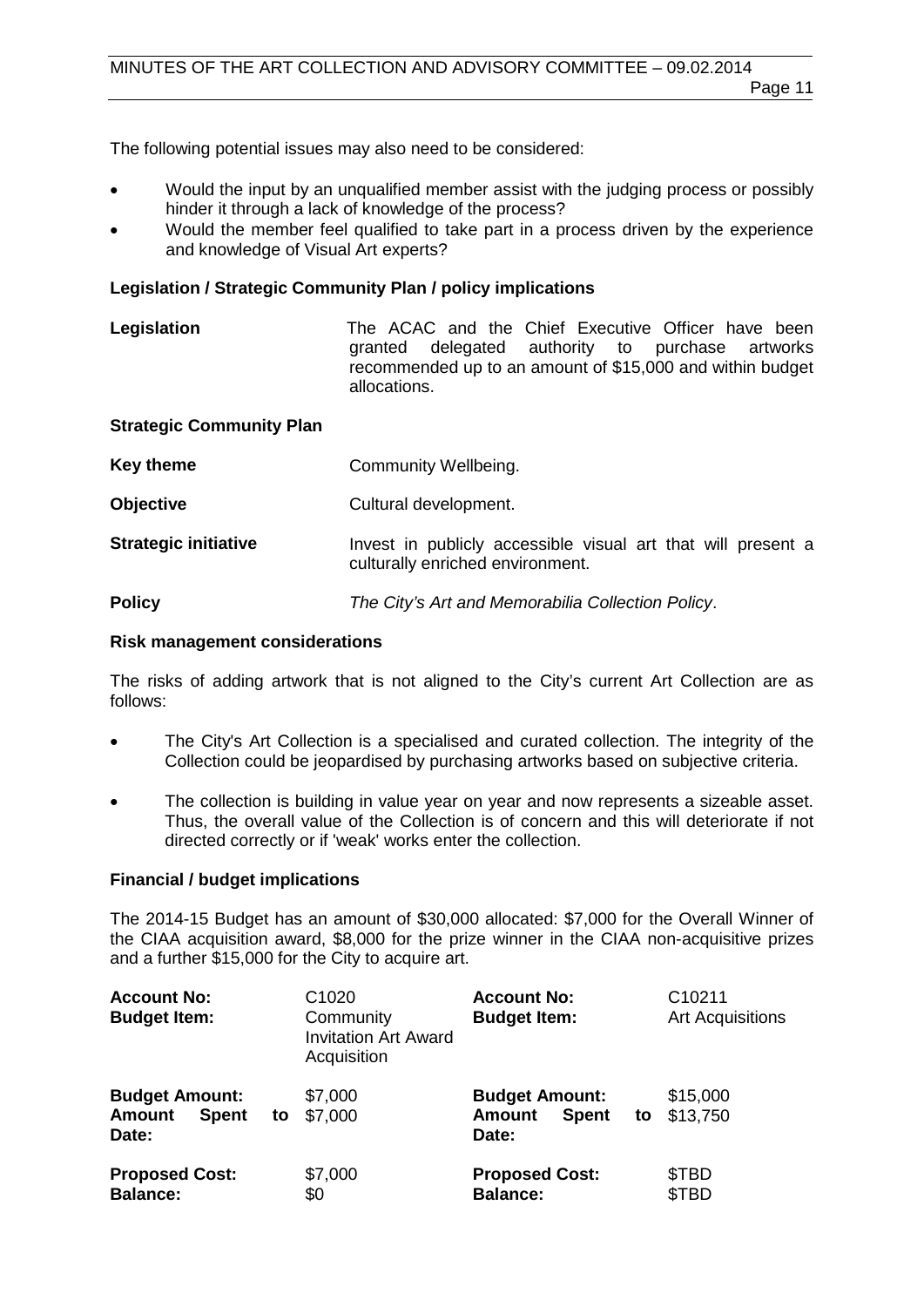Page 12

All amounts quoted in this report are exclusive of GST.

# **Regional significance**

The CIAA attracts entries from professional artists from across the state and is, therefore, considered to be a regional event hosted by the City. The ongoing provision of an accessible and high-calibre art event is integral to the cultural development and vibrancy of the City and for the development of visual arts within the industry of local government.

# **Sustainability implications**

The CIAA has positive social sustainability implications for the City. The event provides enhancement of the locality and acts as a catalyst for public discussion about current social, economic and environmental issues. The CIAA physically enhances public places and the public realm by creating points of interest, animating spaces and providing beauty, character and colour to the City. It also enhances the relevance for the local community of the City's cultural position and increases the value of the City's cultural resources.

# **Consultation**

Not applicable.

# **COMMENT**

The City of Joondalup needs to adhere to best professional practice and within the arts industry inviting an unqualified person to contribute to decisions relating to the awarding of artists and acquiring artwork is not adhering to these standards.

The benefits to the City of having a member of the public on the CIAA judging panel are not clear and there are serious considerations about how changing the award judging format impacts on the reputation of the CIAA and City of Joondalup within the arts industry and beyond.

#### **VOTING REQUIREMENTS**

Simple Majority.

**MOVED Cr Chester, SECONDED Cr Gobbert that Council SUPPORTS maintaining the selection of the Community Invitation Art Award exhibition artists and judging of the artworks by individuals external to the City with a high degree of expertise from the visual arts industry.**

#### **The Motion was Put and CARRIED (4/3)**

**In favour of the Motion:** Crs Gobbert, Chester and Hollywood and Mr Tidy. **Against the Motion**: Mayor Pickard, Crs Fishwick and Thomas.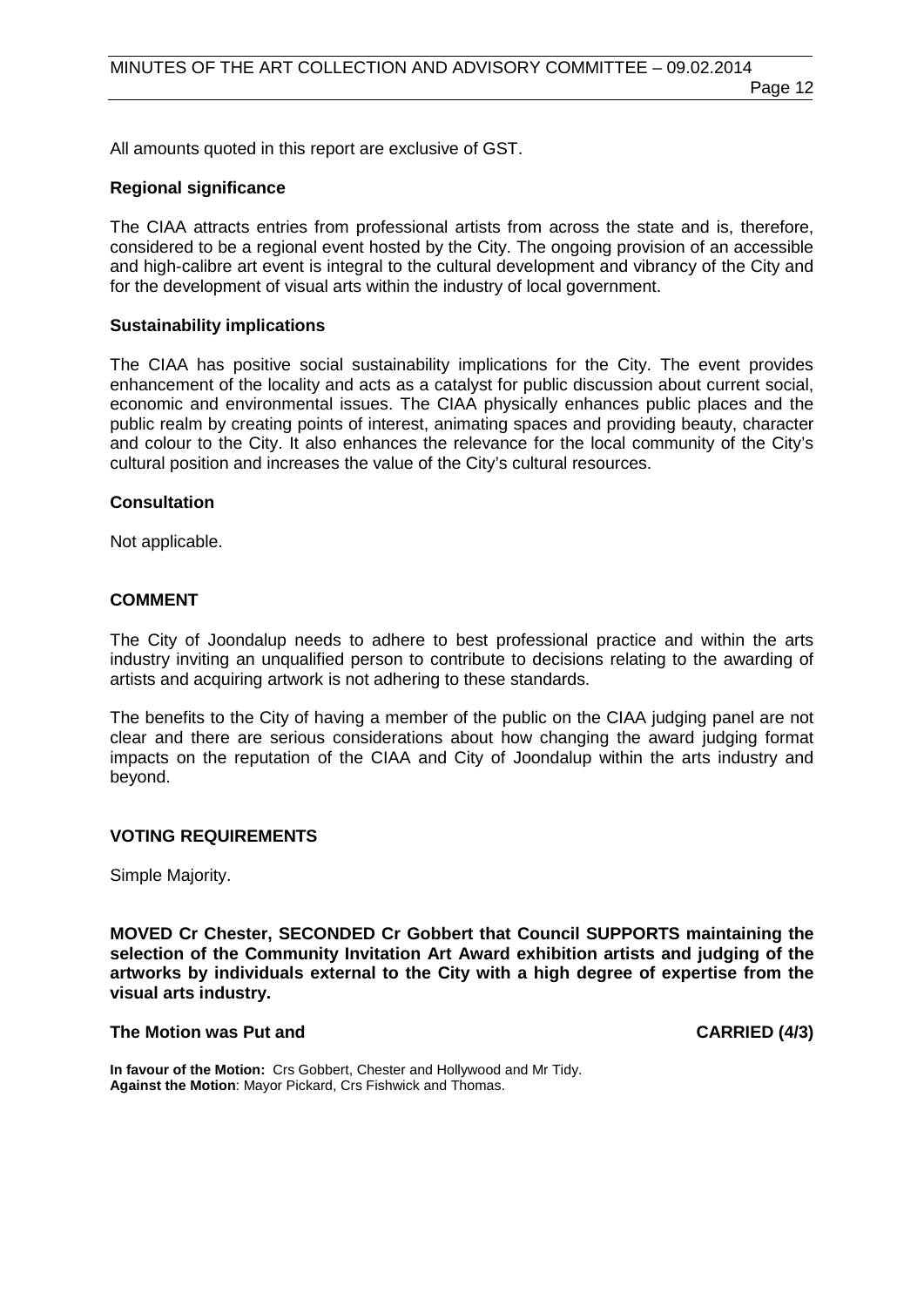| <b>Name/Position</b>      | Mr Mike Tidy, Director Corporate Services.                         |  |
|---------------------------|--------------------------------------------------------------------|--|
| <b>Item No./Subject</b>   | Item 2 - Review of Potential Inside-Out Billboard Locations within |  |
|                           | the City of Joondalup City Centre Including Referred Location -    |  |
|                           | Pump House at Central Park West.                                   |  |
| <b>Nature of interest</b> | Interest that may affect impartiality.                             |  |
| <b>Extent of Interest</b> | Mr Tidy approved the report.                                       |  |

# <span id="page-12-0"></span>**ITEM 2 REVIEW OF POTENTIAL INSIDE-OUT BILLBOARD LOCATIONS WITHIN THE CITY OF JOONDALUP CITY CENTRE INCLUDING REFERRED LOCATION - PUMP HOUSE AT CENTRAL PARK WEST**

| WARD                                  | All                                                                                                                                                                                              |
|---------------------------------------|--------------------------------------------------------------------------------------------------------------------------------------------------------------------------------------------------|
| <b>RESPONSIBLE</b><br><b>DIRECTOR</b> | Mr Mike Tidy<br><b>Corporate Services</b>                                                                                                                                                        |
| <b>FILE NUMBER</b>                    | 35613                                                                                                                                                                                            |
| <b>ATTACHMENT</b>                     | Attachment 1<br>Proposed billboard locations                                                                                                                                                     |
| <b>AUTHORITY / DISCRETION</b>         | Executive - The substantial direction setting and oversight<br>role of Council, such as adopting plans and reports,<br>accepting tenders, directing operations, setting and<br>amending budgets. |

# **PURPOSE**

For Council to approve a new billboard location as part of the City of Joondalup Inside-Out Billboard project.

# **EXECUTIVE SUMMARY**

This report provides information on eight sites within the City of Joondalup for consideration as potential locations for a new billboard to complement the existing location on the west side of the library building.

Potential locations were identified and initial quotes were obtained from suppliers of the necessary infrastructure.

In a report presented to the Art Collection and Advisory Committee (ACAC) in October 2014 seven locations were listed however Council requested a new report including information on another proposed site: the pump station at Central Park West Parking Station number eight, adjacent to the site of the proposed Joondalup Performing Arts and Cultural Facility. The information about this site is included in this report alongside information on options presented to date.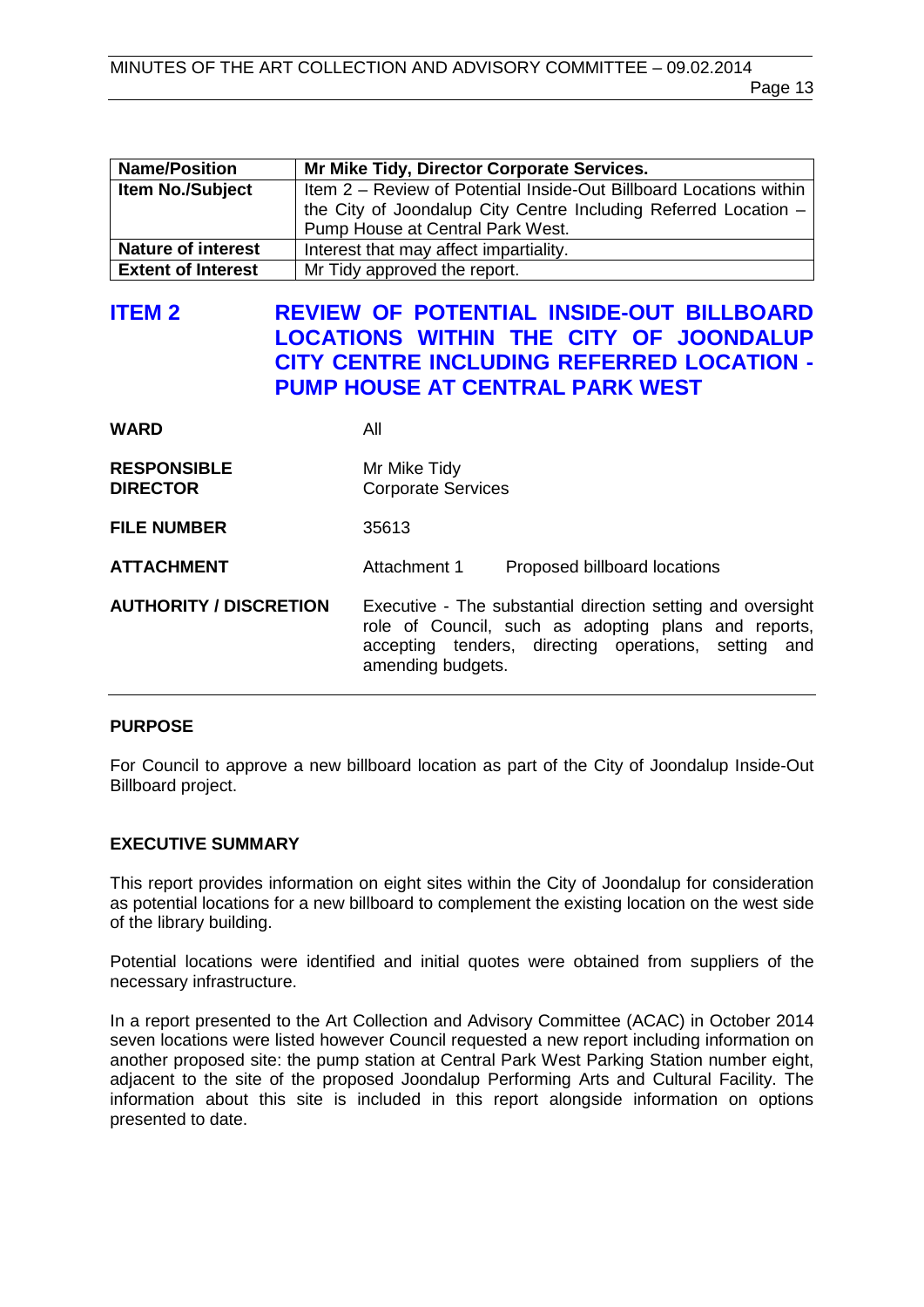# **BACKGROUND**

In March 2014, the City installed a standard 6 metre x 3 metre billboard in order to display contemporary pieces of artwork that it had commissioned. The inaugural artwork was produced by Western Australian artist Helen Smith, with the most recent and current artwork on display from Chloe Tupper.

Positive feedback was received for both billboard displays.

At its meeting held on 12 June 2014, the ACAC requested a report assessing the feasibility of new billboard locations for the Inside-Out Billboard project.

At its meeting held on 6 October 2014, the ACAC was presented with a report assessing the feasibility of seven new billboard locations for the Inside-Out Billboard project.

Following the meeting of the ACAC on 6 October 2014, Council at its meeting held on 21 October 2014 (CJ202-10/14 refers), further considered the matter and referred the report back to the CEO to consider the site suitability of the Central Park pump house located at the northern entrance to Central Park West Parking Station number eight.

# **DETAILS**

In assessing the suitability for billboard locations the issues considered are as follows:

- Visibility within the designated public space.
- Whether a billboard would block sight lines of vehicle traffic.
- Whether a billboard would obstruct or alter the flow of pedestrian traffic.
- Proximity to the first billboard on the City of Joondalup Library in the City Centre.
- The type of billboard structure suitable for the location (wall based, free standing, rooftop).
- The amount of site preparation and works required to install the billboard structure.
- Whether the site is owned by the City of Joondalup or private property requiring negotiation with private lease holders.

In assessing new billboard locations the following points need to be considered:

- The first billboard installed on the side of the Library uses sail track to rope the 6 metre x 3 metre canvas banner into place. For it to be possible to rotate canvas banners between sites, the other sites must also have 6 metre x 3 metre billboard frames that utilise the same sail track system.
- Canvas banners (especially facing west) begin to fade after six months, and the banner surface can begin to crack. Each banner may only be able to be displayed for six months and may need to be reprinted for future display at another site. The cost for banner printing and installation is between \$2,000 and \$4,000 depending on the location. Banners in reasonable condition can be stored and reinstalled, however, their lifespan at best would not extend beyond two displays.

This report provides a summary of the sites and the range of quotes provided by four suppliers. As they are estimated quotes, the costs may change if engineering drawings and site preparation/management are required. The quotes are to be regarded as accurate but not final.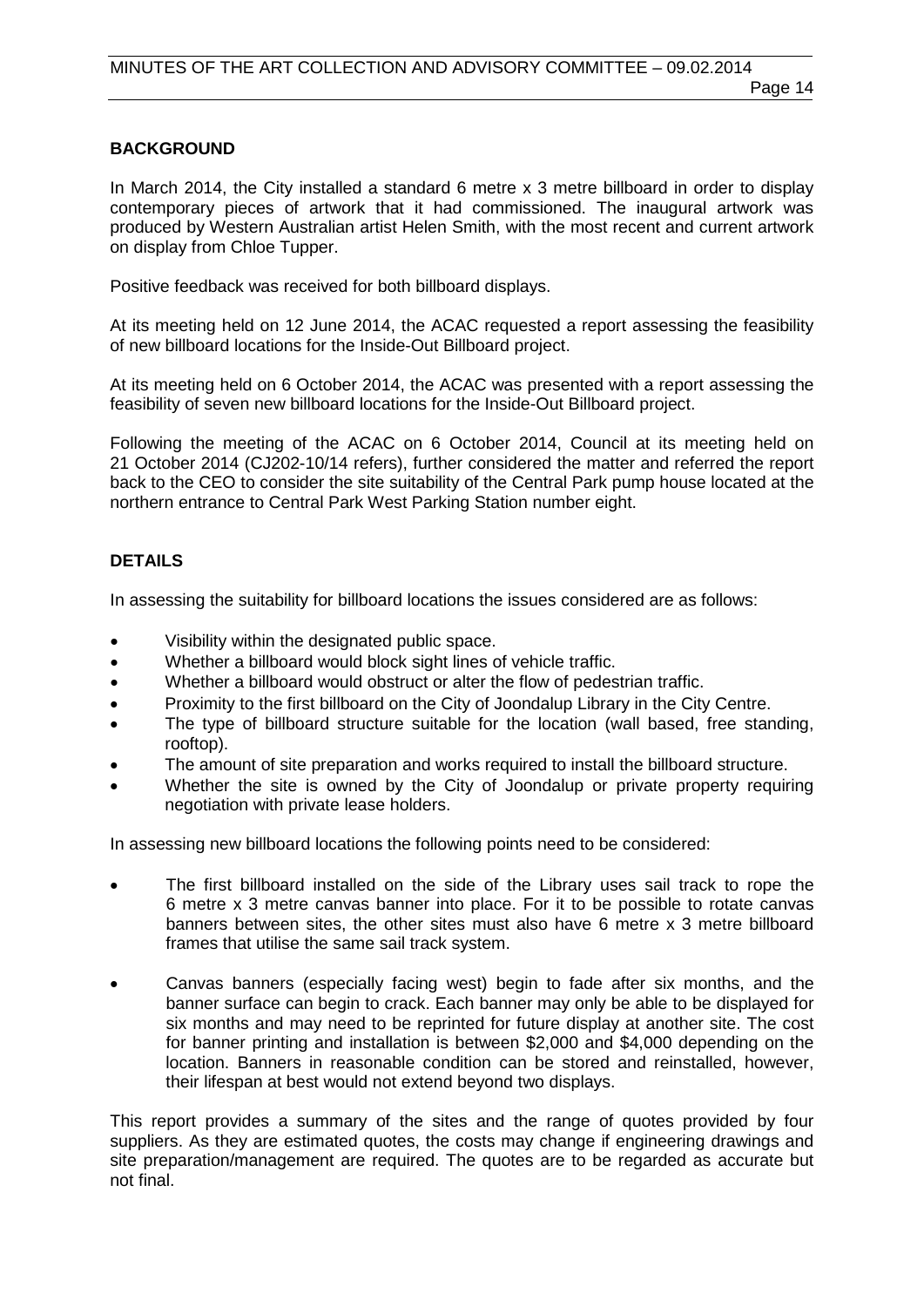Quotes below provide an indication of the cost of installing a billboard in the listed locations however the final quality of the quoted infrastructure would need to be assessed before committing to a supplier and to determine the final budget that would be required if a new site is approved. All costs are excluding GST.

Visual representations of billboards in the proposed sites are shown on Attachment 1 to this Report.

#### **Issues and options considered**

Eight sites have been identified within the City Centre and are listed below. The identified sites contain a combination of freestanding, wall-based and rooftop billboards.

The feasibility of each site has been considered and issues identified. The recommended sites are the simplest in terms of site preparation and infrastructure install.

In considering sites, the potential to attract graffiti has also been considered. The suggested sites are situated in high foot and vehicular traffic areas, reducing the risk of graffiti occurring. The canvas banners can be graffiti coated, or if they are slashed or damaged beyond repair they can be reprinted.

The type of lighting selected will also have an impact on costs. External floodlights attract insects that stick to the lamps, can fall and gather below the billboard, and cause hot spots that flare on the surface of the billboard.

Internal (lightbox) lighting is the preferred option as it is uniform and washes the entire surface of the banner. The first billboard on the side of the Library is lit with internal lighting. The two different types of lighting are very different in visual effect, and internal lighting is premium in effect and price.

Proposed location 1: The pump house at Central Park West Parking Station number eight.

The land is owned by the City, negotiation to install billboards would not be required.

One freestanding billboard could be installed in front of the Pump House facing west.

Locating the billboard on the wall of the pump house itself facing west is not considered a viable option as the dimensions of the billboard are greater than the surface area available on the wall, access to the pump station would be restricted and the height of the billboard would make it vulnerable to graffiti and vandalism.

| 1 x freestanding illuminated billboard<br>(lightbox) | Quote range         |
|------------------------------------------------------|---------------------|
| Capital cost to manufacture and install              | $$16,000 - $27,500$ |
| Annual operational cost                              | $$10,000 - $14,300$ |
| (banner print, install and artist fees)              |                     |
| Contingency                                          | \$2,000             |

Contingency includes traffic management costs and site preparation including the removal of vegetation where required.

Proposed location 2 (recommended location): The land between Teakle Court and Central Park West Parking Station number eight, site of the proposed Joondalup Performing Arts and Cultural Facility.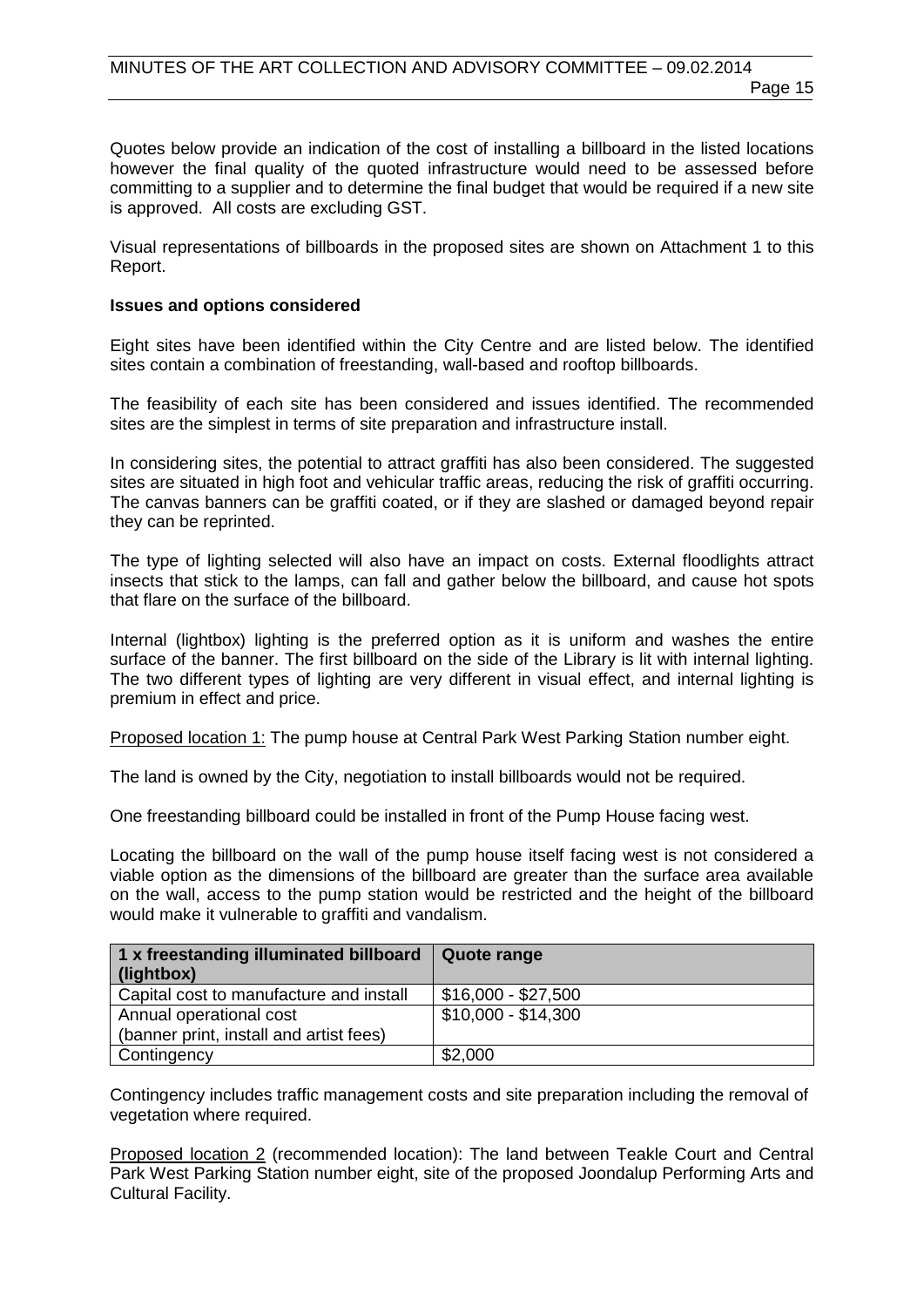The land is owned by the City.

One billboard could be installed on the corner of Teakle Court and Grand Boulevard facing south-west.

| 1 x freestanding illuminated billboard Quote range<br>(lightbox) |                     |
|------------------------------------------------------------------|---------------------|
| Capital cost to manufacture and install                          | $$16,000 - $27,500$ |
| Annual operational cost                                          | $$10,000 - $14,300$ |
| (banner print, install and artist fees)                          |                     |
| Contingency                                                      | \$2,000             |

Contingency includes traffic management costs and site preparation including the removal of vegetation where required.

Proposed location 3: The north-west and/or south-west corners of Kendrew Crescent and Grand Boulevard.

This site is directly opposite the entrance to Edith Cowan University (ECU) with a large amount of exposure to passing vehicle traffic travelling in both directions on Grand Boulevard, as well as foot traffic between ECU, West Coast Institute and the Joondalup bus and train station.

The land is owned by ECU and negotiation would be required to install billboards.

One billboard could be installed on the north-west corner of Kendrew Crescent.

| 1 x freestanding illuminated billboard<br>(lightbox) | Quote range         |
|------------------------------------------------------|---------------------|
| Capital cost to manufacture and install              | $$16,000 - $27,500$ |
| Annual operational cost                              | $$10,000 - $14,300$ |
| (banner print, install and artist fees)              |                     |
| Contingency                                          | \$2,000             |

Proposed location 4: The City of Joondalup Police Station and Courts, 9 Reid Promenade.

This site is owned by Department of Lands and negotiation would be required to install billboards.

- One free standing billboard could be installed on the lawn facing south-east towards Grand Boulevard.
- One billboard may be installed on a structurally suitable and sound part of the roof.
- One wall-based billboard could be installed on a suitable wall, for example the east wall facing Grand Boulevard.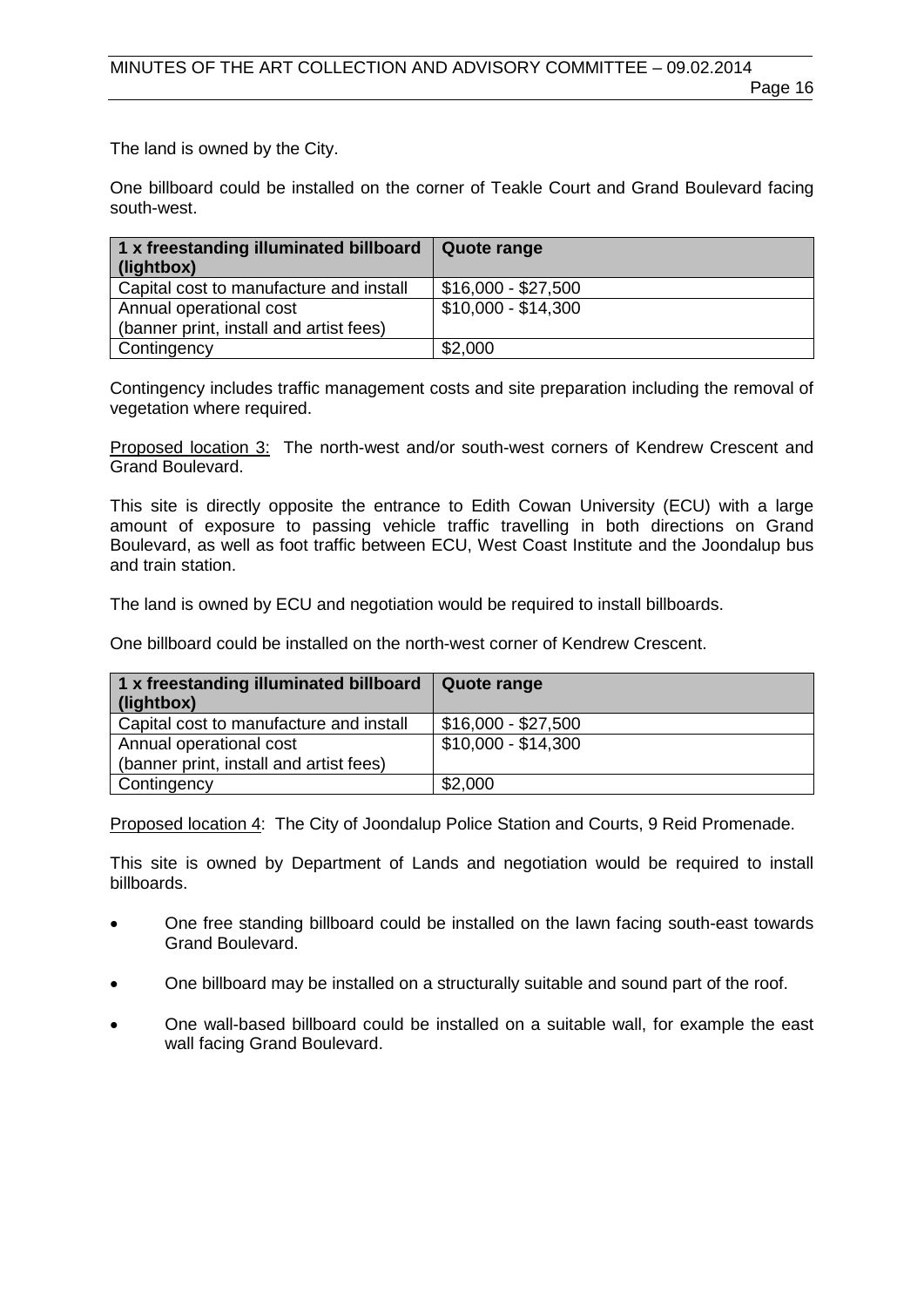| 1 x freestanding illuminated billboard   Quote range<br>(lightbox) |                     |
|--------------------------------------------------------------------|---------------------|
| Capital cost to manufacture and install                            | $$16,000 - $27,500$ |
| Annual operational cost                                            | $$10,000 - $14,300$ |
| (banner print, install and artist fees)                            |                     |
| Contingency                                                        | \$2,000             |

| 1 x rooftop illuminated billboard       | <b>Quote range</b>  |
|-----------------------------------------|---------------------|
| (lightbox)                              |                     |
| Capital cost to manufacture and install | $$16,000 - $60,000$ |
| Annual operational cost                 | $$11,500 - $16,400$ |
| (banner print, install and artist fees) |                     |
| Contingency                             | \$3,800             |
| 1 x wall mounted illuminated            | <b>Quote range</b>  |
| billboard (lightbox)                    |                     |
| Capital cost to manufacture and install | $$11,500 - $60,000$ |
| Annual operational cost                 | $$11,500 - $16,400$ |
| (banner print, install and artist fees) |                     |
| Contingency                             | \$3,800             |

Proposed location 5: Corner of Shenton Avenue and Grand Boulevard.

This site is owned by the Department of Lands and negotiation would be required to install billboards.

One free standing billboard could be installed facing the intersection of Grand Boulevard and Shenton Avenue facing north-east.

| 1 x freestanding illuminated billboard   Quote range<br>(lightbox) |                     |
|--------------------------------------------------------------------|---------------------|
| Capital cost to manufacture and install                            | $$16,000 - $27,500$ |
| Annual operational cost<br>(banner print, install and artist fees) | $$10,000 - $14,300$ |
| Contingency                                                        | \$2,000             |

Proposed location 6: 140 Grand Boulevard, above Westpac overlooking the intersection of Boas Avenue facing south-east.

This site is privately owned and negotiation would be required to install billboards.

One roof mounted billboard could be installed on a structurally suitable part of the roof on top of the building overlooking the intersection of Grand Boulevard and Boas Avenue.

| 1 x rooftop illuminated billboard       | Quote range         |
|-----------------------------------------|---------------------|
| (lightbox)                              |                     |
| Capital cost to manufacture and install | $$16,000 - $60,000$ |
| Annual operational cost                 | \$11,500 - \$16,400 |
| (banner print, install and artist fees) |                     |
| Contingency                             | \$3,800             |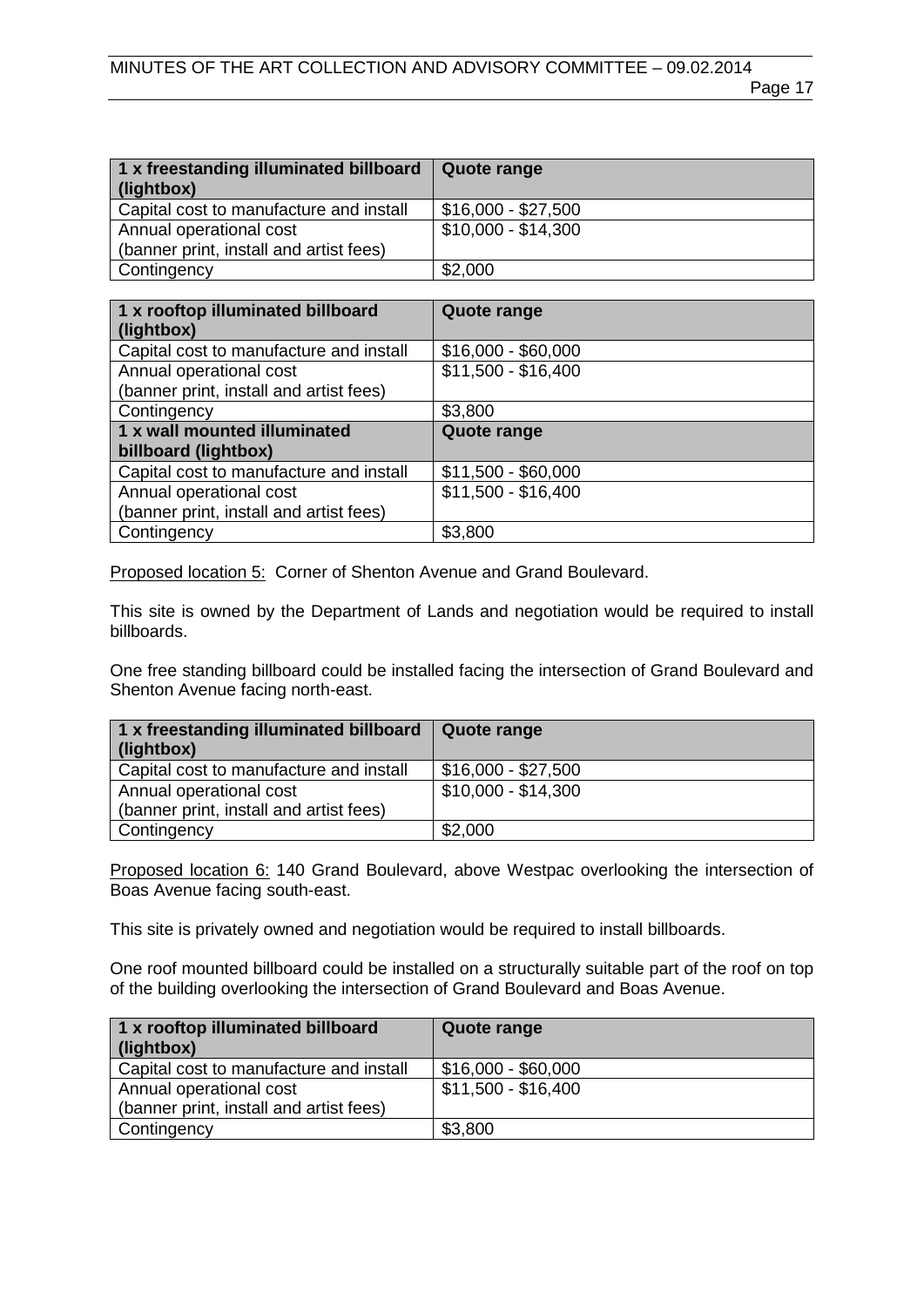Proposed location 7: Lakeside Joondalup Shopping City buildings, Corner of Grand Boulevard and Boas Avenue.

This site is owned by Lend Lease and negotiation would be required to install billboards.

Options:

- One free standing billboard could be installed on the roof facing east over the intersection of Grand Boulevard and Boas Avenue.
- One wall based billboard could be installed on the wall facing east over Grand Boulevard.

| 1 x rooftop illuminated billboard       | <b>Quote range</b>  |
|-----------------------------------------|---------------------|
| (lightbox)                              |                     |
| Capital cost to manufacture and install | $$16,000 - $60,000$ |
| Annual operational cost                 | $$11,500 - $16,400$ |
| (banner print, install and artist fees) |                     |
| Contingency                             | \$3,800             |
| 1 x wall mounted illuminated            | <b>Quote range</b>  |
| billboard (lightbox)                    |                     |
| Capital cost to manufacture and install | $$11,500 - $60,000$ |
| Annual operational cost                 | $$11,500 - $16,400$ |
| (banner print, install and artist fees) |                     |
| Contingency                             | \$3,800             |

Proposed location 8: 151 Grand Boulevard, Grand Boulevard Hotel.

This site is privately owned, negotiation would be required to install a billboard.

One rooftop billboard could be installed above the wall facing south over Boas Avenue.

| 1 x rooftop illuminated billboard<br>(lightbox) | Quote range         |
|-------------------------------------------------|---------------------|
| Capital cost to manufacture and install         | $$16,000 - $60,000$ |
| Annual operational cost                         | $$11,500 - $16,400$ |
| (banner print, install and artist fees)         |                     |
| Contingency                                     | \$3,800             |

# **Legislation / Strategic Community Plan / policy implications**

**Legislation As the construction and installation of the 'Inside Out** Billboard' will be undertaken by the City, it would therefore be regarded as a 'public work' and no planning approval would be required. Section 6(3) of the *Planning and Development Act 2005* requires the responsible authority to be consulted with at the time the public work is being formulated. The structure would be classified as a class 10b within the *Building Code of Australia* and would require a building permit as required by the *Building Act 2011.* The structure may also require a Structural Engineer Certificate.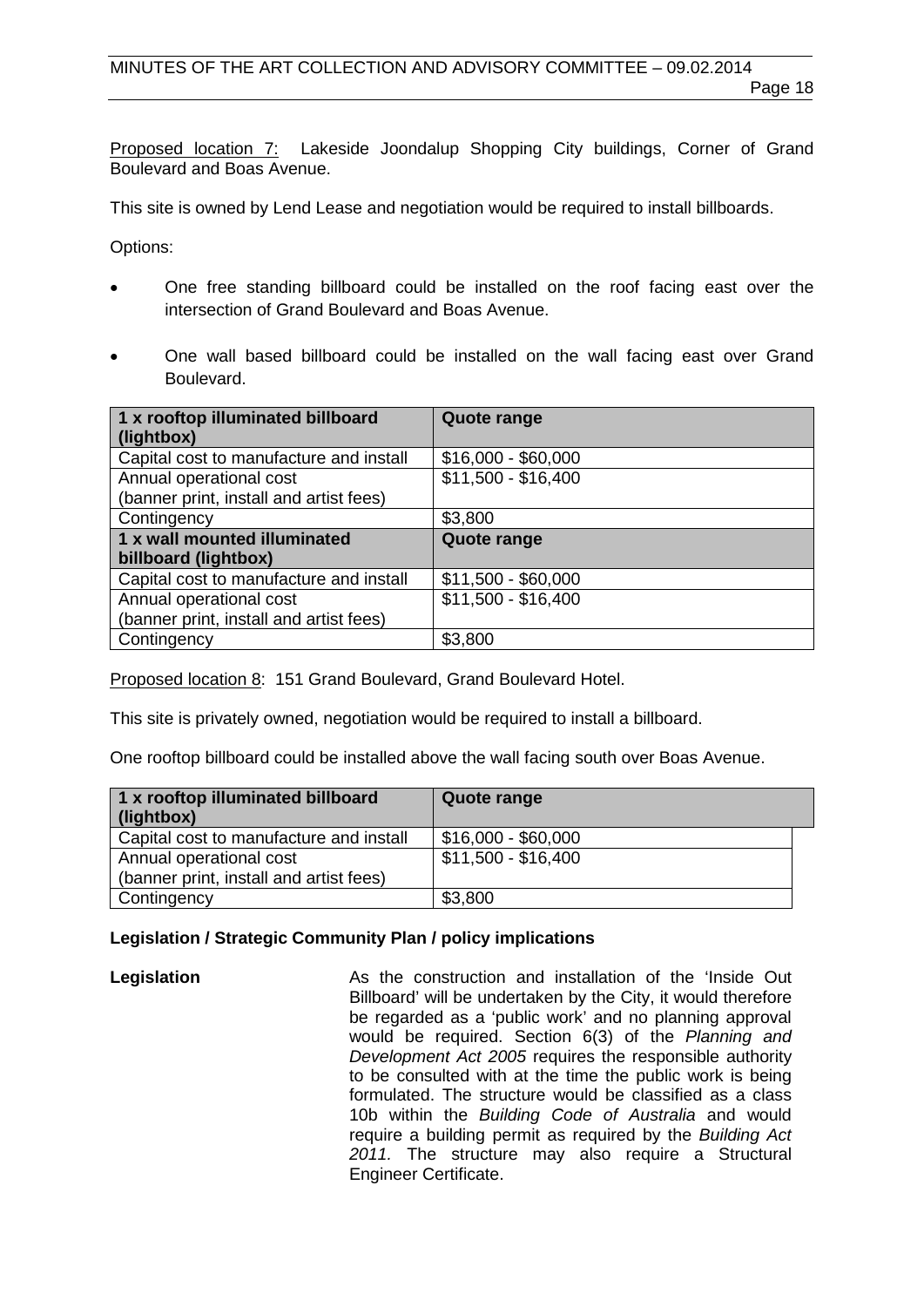|  | <b>Strategic Community Plan</b> |
|--|---------------------------------|
|--|---------------------------------|

| Key theme                   | Community Wellbeing.                                                                               |
|-----------------------------|----------------------------------------------------------------------------------------------------|
| <b>Objective</b>            | Cultural development.                                                                              |
| <b>Strategic initiative</b> | Invest in publically accessible visual art that will present a<br>culturally-enriched environment. |
| <b>Policy</b>               | Not applicable.                                                                                    |

# **Risk management considerations**

All works considered would need to meet stringent public safety criteria.

# **Financial / budget implications**

The financial implications are variable and will be determined by the choice of site and billboard type approved. Further final/detailed quotes would be required. All amounts quoted in this report are exclusive of GST.

Below is the actual capital cost to the 2013-14 budget for installation of the Inside-Out Billboard located at the Library.

| Item                                                                            | Cost     |
|---------------------------------------------------------------------------------|----------|
| Manufacture and installation of billboard including printing of first<br>banner | \$26,755 |
| Traffic management for 1.5 days                                                 | \$2,684  |
| Manufacture, printing and install of the tag/sign<br>(once off cost)            | \$930    |
| <b>Total</b>                                                                    | \$30,361 |

The installation of the tag/sign at the inaugural site at the Library was to launch the project and will not be repeated at future sites.

The annual cost to operate the Inside-Out Billboard located at the Library is \$15,200:

| Item                                         | Cost     |
|----------------------------------------------|----------|
| Artist commission fee 1                      | \$3,000  |
| Artist commission fee 2                      | \$3,000  |
| Banner printing, changeover for commission 1 | \$3,800  |
| Road traffic management for commission 1     | \$800    |
| Banner printing, changeover for commission 2 | \$3,800  |
| Road traffic management for commission 2     | \$800    |
| TOTAL                                        | \$15,200 |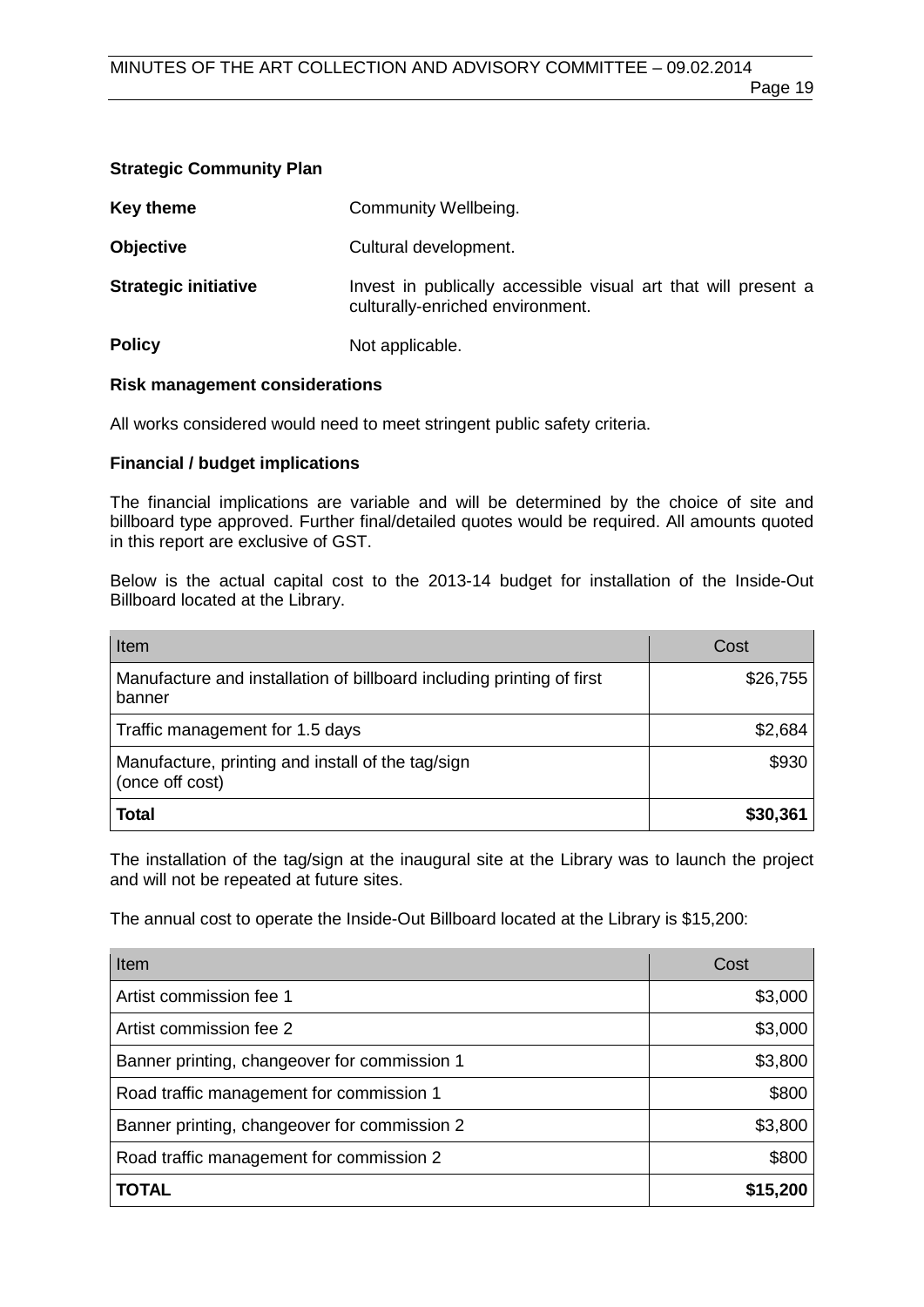Proposed Costs of installing an additional Inside-Out Billboard/s - for displaying previously commissioned works:

| Item                                                              | Cost     |
|-------------------------------------------------------------------|----------|
| Installation Cost including (first banner install)                | \$27,500 |
| Road traffic management for billboard infrastructure installation | \$2,500  |
| <b>TOTAL</b>                                                      | \$30,000 |

Annual operating costs of a second Inside-Out Billboard - for displaying previously commissioned works:

| Item                                          | Cost    |
|-----------------------------------------------|---------|
| Banner changeover                             | \$1,500 |
| Road traffic management for banner changeover | \$800   |
| <b>TOTAL</b>                                  | \$2,300 |

If Council proceeds with additional Inside-Out Billboard locations, a capital budget will need to be established for each site for the design, manufacture and installation of a billboard. An annual operational budget will need to be established and allocated to the annual program of each additional site.

# **Regional significance**

The City's Art Collection, including its public art, archives and memorabilia, plays an important part in shaping and developing a sense of community.

The on-going provision of an accessible and high calibre art collection is integral to the cultural development and vibrancy of the City of Joondalup region and to best practice standards for the development of the visual arts in local government.

#### **Sustainability implications**

The installation of public artworks has positive social sustainability implications. Public artworks physically enrich a locality and provide a catalyst for public discussion about current social, economic and environmental issues. Public artworks strengthen the public realm by creating points of interest, animating spaces and providing beauty, character and colour to places. A new public artwork will build upon the relevance of the City's public spaces for the local community and increase the value of the City's cultural resources.

# **Consultation**

At its meeting held on 20 November 2012 (CJ248-11/12 refers), Council agreed that no community consultation will take place for the Inside-Out Billboard project. However engagement would need to be undertaken with the relevant land owners and statutory authorities where appropriate.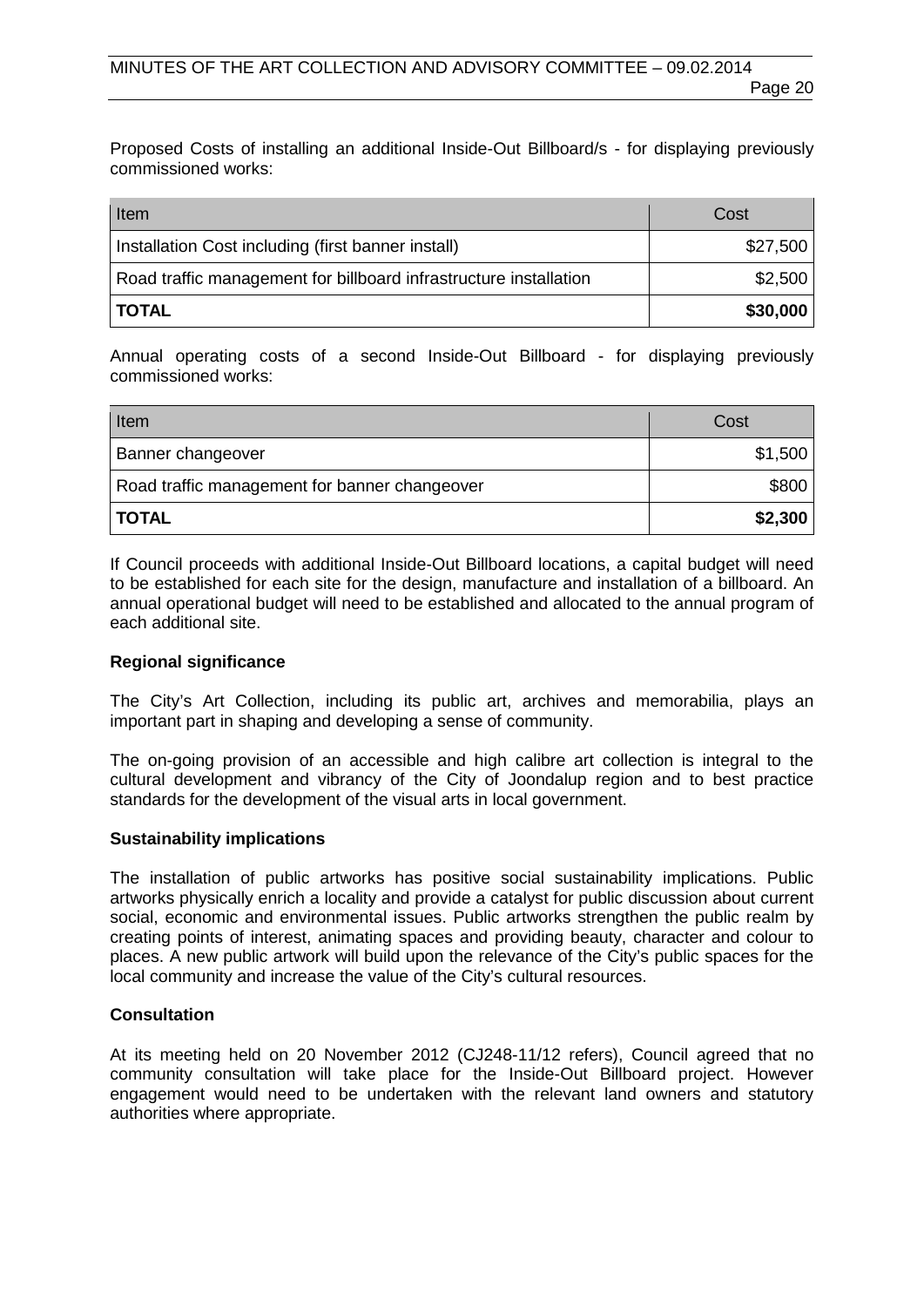# **COMMENT**

The site at Central Park West Parking Station number eight is suitable for the installation of a billboard, however, the positioning of the billboard does not optimize the view for cars passing north to south along Grand Boulevard.

# **VOTING REQUIREMENTS**

Simple Majority.

**MOVED Cr Chester, SECONDED Cr Thomas that Council:** 

- **1 APPROVES the recommended option location 2 the land between Teakle Court and Central Park West Parking Station number eight, site of the proposed Joondalup Performing Arts and Cultural Facility as the site for the second Inside-Out Billboard location;**
- **2 Lists for consideration an amount of \$30,000 for the second City of Joondalup Inside-Out Billboard as part of the 2015-16 budget.**

# **The Motion was Put and CARRIED (4/3)**

**In favour of the Motion:** Crs Gobbert, Chester and Thomas and Mr Tidy. **Against the Motion**: Mayor Pickard, Crs Fishwick and Hollywood.

*Appendix 1 refers*

*[To access this attachment on electronic document, click here](http://www.joondalup.wa.gov.au/files/committees/ACAC/2015/Attach1ARTagn090215.pdf)*: *Attach1ARTagn090215.pdf*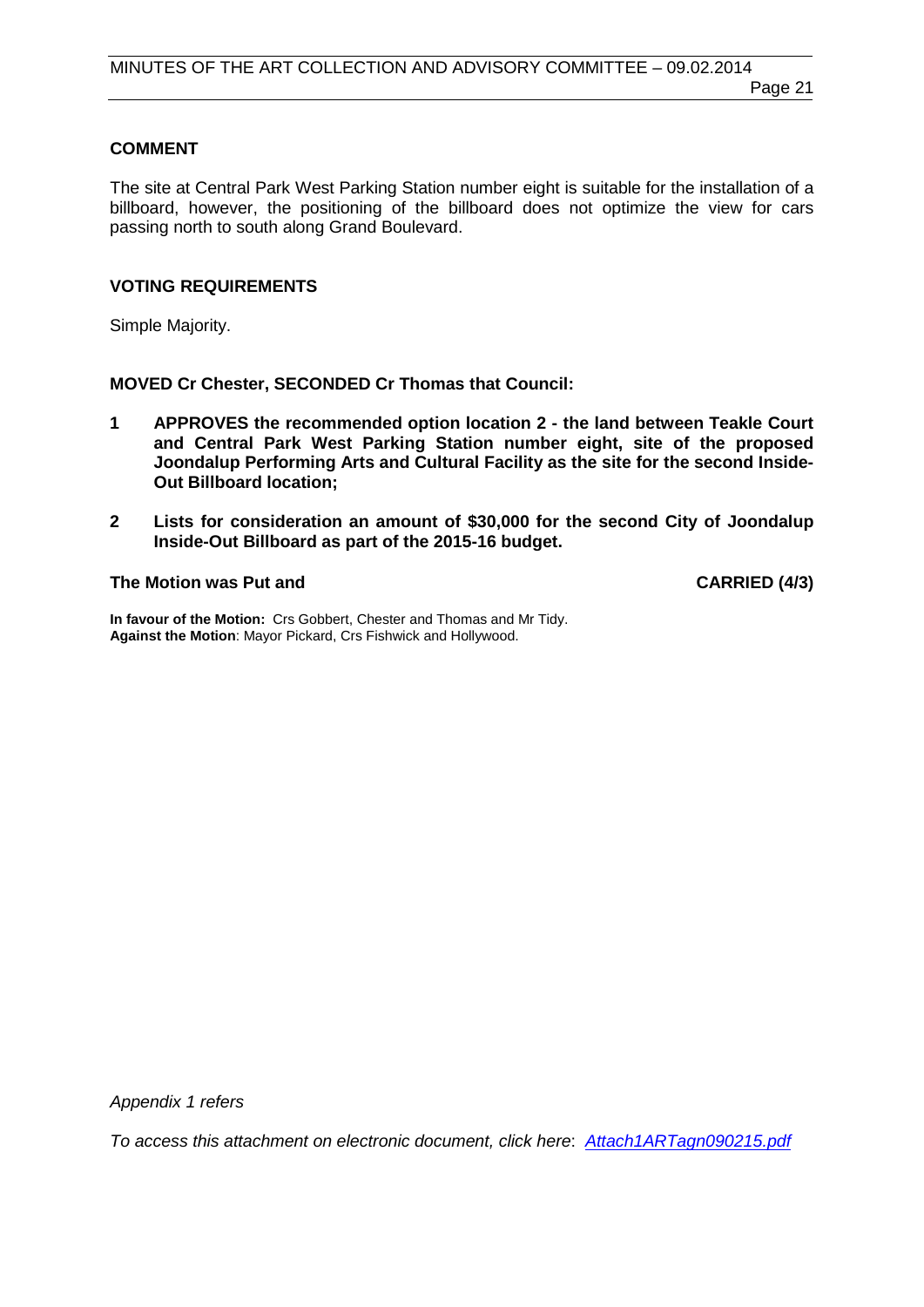Page 22

# <span id="page-21-0"></span>**ITEM 3 ADOPTION OF MEETING DATES 2015 - ART COLLECTION AND ADVISORY COMMITTEE**

| <b>WARD</b>                           | All                                                                                                                                                                                              |
|---------------------------------------|--------------------------------------------------------------------------------------------------------------------------------------------------------------------------------------------------|
| <b>RESPONSIBLE</b><br><b>DIRECTOR</b> | Mr Jamie Parry<br>Governance and Strategy                                                                                                                                                        |
| <b>FILE NUMBER</b>                    | 35613                                                                                                                                                                                            |
| <b>ATTACHMENT</b>                     | Nil.                                                                                                                                                                                             |
| <b>AUTHORITY / DISCRETION</b>         | Executive - The substantial direction setting and oversight<br>role of Council, such as adopting plans and reports,<br>accepting tenders, directing operations, setting and<br>amending budgets. |

# **PURPOSE**

For the Art Collection and Advisory Committee to endorse the proposed schedule of committee meeting dates for 2015.

# **EXECUTIVE SUMMARY**

In order to assist with forward planning for all Elected Members, management and staff, a schedule of meeting dates has been prepared for the Art Collection and Advisory Committee, ensuring synergy between meeting dates and the flow of information and decision-making.

*It is therefore recommended that the Art Collection and Advisory Committee adopts the meeting dates and times for the Art Collection and Advisory Committee of the City of Joondalup to be held at the Joondalup Civic Centre, Boas Avenue, Joondalup as follows:*

| Art Collection and Advisory Committee meetings |
|------------------------------------------------|
| Conference Room 1                              |
| 7.00pm on Thursday 4 June 2015                 |
| 7.00pm on Thursday 15 October 2015             |
|                                                |

# **BACKGROUND**

The Art Collection and Advisory Committee was established to:

- (i) approve art acquisitions within the available adopted budget funds<br>(ii) develop and maintain a visual art collection of significance and rep
- develop and maintain a visual art collection of significance and repute that reflects the cultural aspirations of the City of Joondalup and its expressed goals and policies
- (iii) build an art collection of appreciating financial value, which constitutes a sound investment for the City
- (iv) collect works of visual art of demonstrable excellence by artists of significance, consistent with the perceived developments in West Australian contemporary art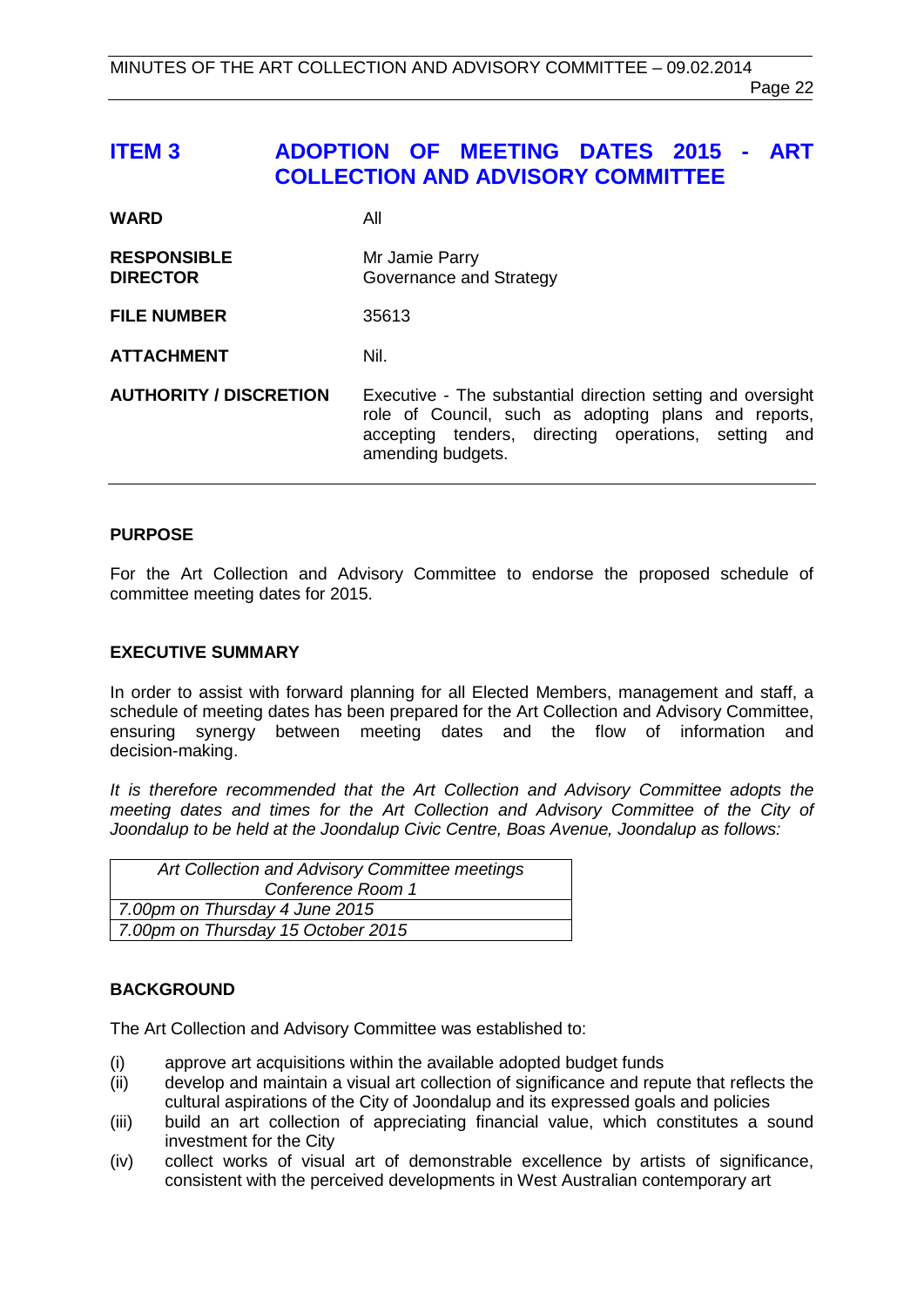- (v) collect and commission selectively works of art which enhance the existing Collection and which foster an understanding, enjoyment and appreciation of the visual arts among the broader community and members of the general public
- (vi) review the criteria established to determine the award winners<br>(vii) perform an oversight role in relation to the strategic direction of
- perform an oversight role in relation to the strategic direction of the City's Community Art Exhibition and Invitational Art Award.

The committee also has delegated authority to approve acquisitions for artworks within the available adopted budget funds. This delegation of authority is to be exercised in accordance with *The City's Art and Memorabilia Collections Policy*.

At its meeting held on 21 October 2014 (CJ177-10/14 refers) Council adopted the meeting dates for its Strategy and Briefing sessions, and ordinary Council meetings.

The schedule of Council meeting dates was based on the format used in recent years; a monthly meeting format with Strategy Sessions held on the first Tuesday of each month; Briefing Sessions held on the second Tuesday and Council meetings on the third Tuesday.

This enables committee meetings to be scheduled on the Monday, Wednesday or Thursday of weeks one, two and three so as to minimise potential conflicts with other Council activities and provide a 'meeting-free' week in the fourth week of each month.

# **DETAILS**

The meeting dates proposed align with the key art award events for the 2015 calendar year, enabling the committee to assess art entries and consider professional advice prior to making a decision on awards.

The proposed starting time of 7.00pm enables committee members to undertake their usual tour of the relevant exhibition prior and then subsequently meet at Conference Room 1 to commence the formal committee meeting.

# **Issues and options considered**

The Art Collection and Advisory Committee can either:

- adopt the meeting dates as proposed in this report or
- amend the meeting dates.

# **Legislation / Strategic Community Plan / policy implications**

**Legislation** *Local Government Act 1995. Local Government (Administration) Regulations 1996. City of Joondalup Meeting Procedures Local Law 2013.*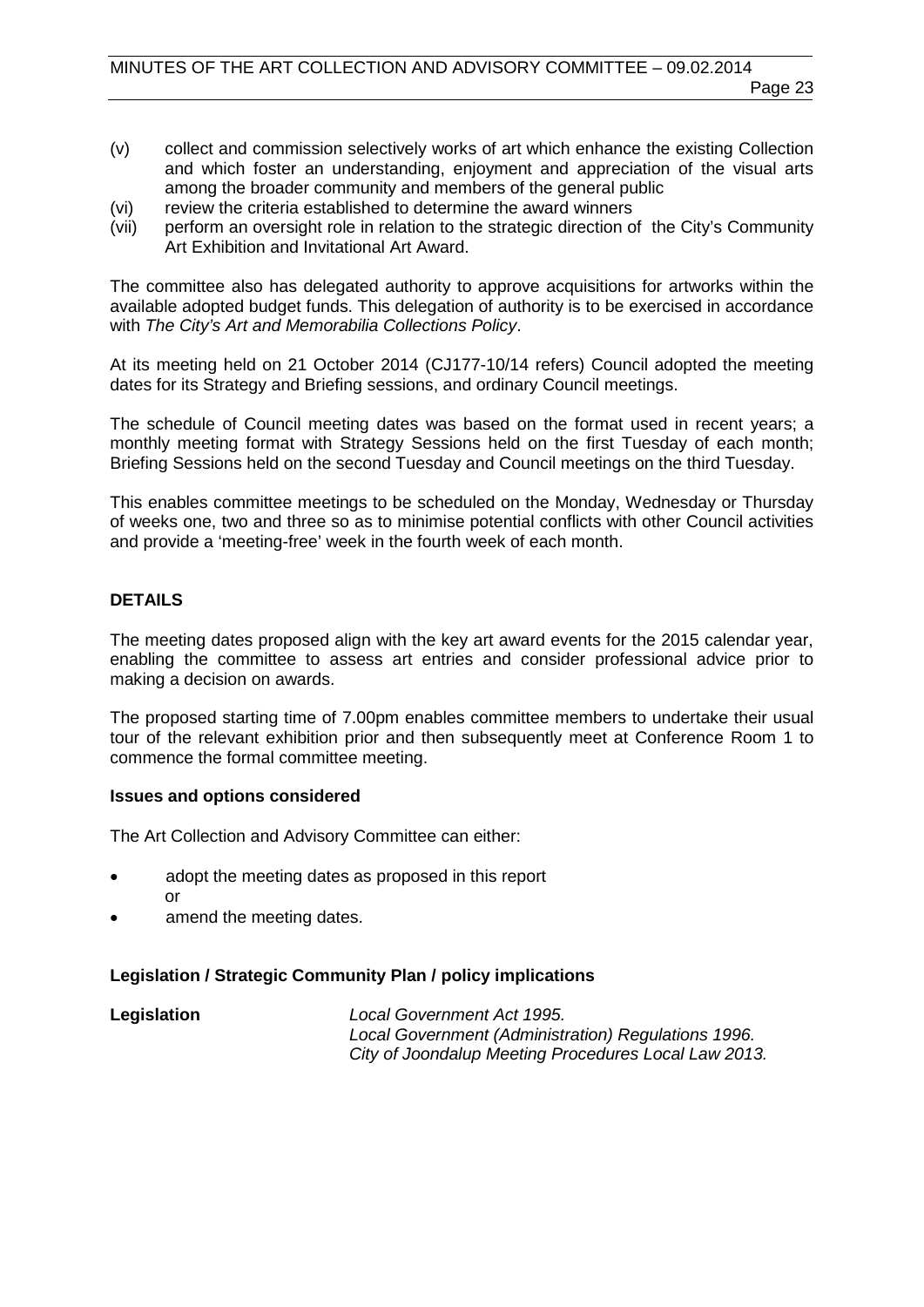#### **Strategic Community Plan**

| Key theme                   | Community Wellbeing.                               |
|-----------------------------|----------------------------------------------------|
| <b>Objective</b>            | Cultural development.                              |
| <b>Strategic initiative</b> | Not applicable.                                    |
| <b>Policy</b>               | The City's Art and Memorabilia Collections Policy. |

# **Risk management considerations**

Should forward planning of committee meetings not be identified, then there is a risk for meetings to be held on an ad-hoc basis; lacking coordination with other key meetings and corporate planning processes.

# **Financial/budget implications**

Not applicable.

# **Regional significance**

Not applicable.

# **Sustainability implications**

Not applicable.

# **Consultation**

Not applicable.

# **COMMENT**

The dates proposed are intended to provide Council, committee members and staff with an indicative meeting timeline for the Art Collection and Advisory Committee. Additional meetings may be called on an as-required basis during the year.

# **VOTING REQUIREMENTS**

Simple Majority.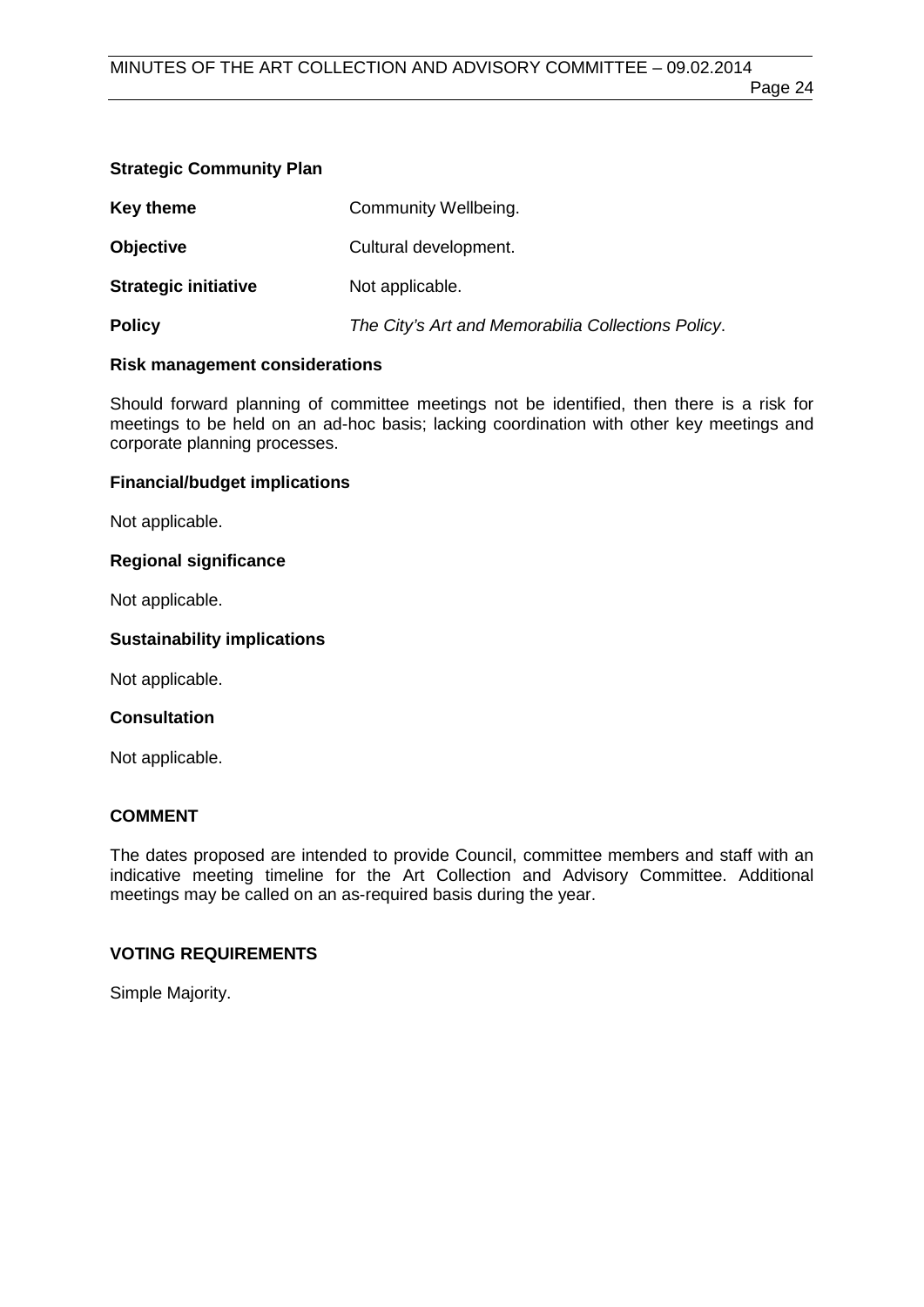**MOVED Cr Fishwick, SECONDED Mayor Pickard that the Art Collection and Advisory Committee ADOPTS the meeting dates and times for the Art Collection And Advisory Committee of the City of Joondalup to be held at the Joondalup Civic Centre, Boas Avenue, Joondalup as follows:**

| Art Collection and Advisory Committee meetings |  |
|------------------------------------------------|--|
| <b>Conference Room 1</b>                       |  |
| 7.00pm on Thursday 4 June 2015                 |  |
| 7.00pm on Thursday 15 October 2015             |  |

# **The Motion was Put and CARRIED (7/0)**

**In favour of the Motion:** Cr Gobbert, Mayor Pickard, Crs Chester, Fishwick, Hollywood and Thomas and Mr Tidy.